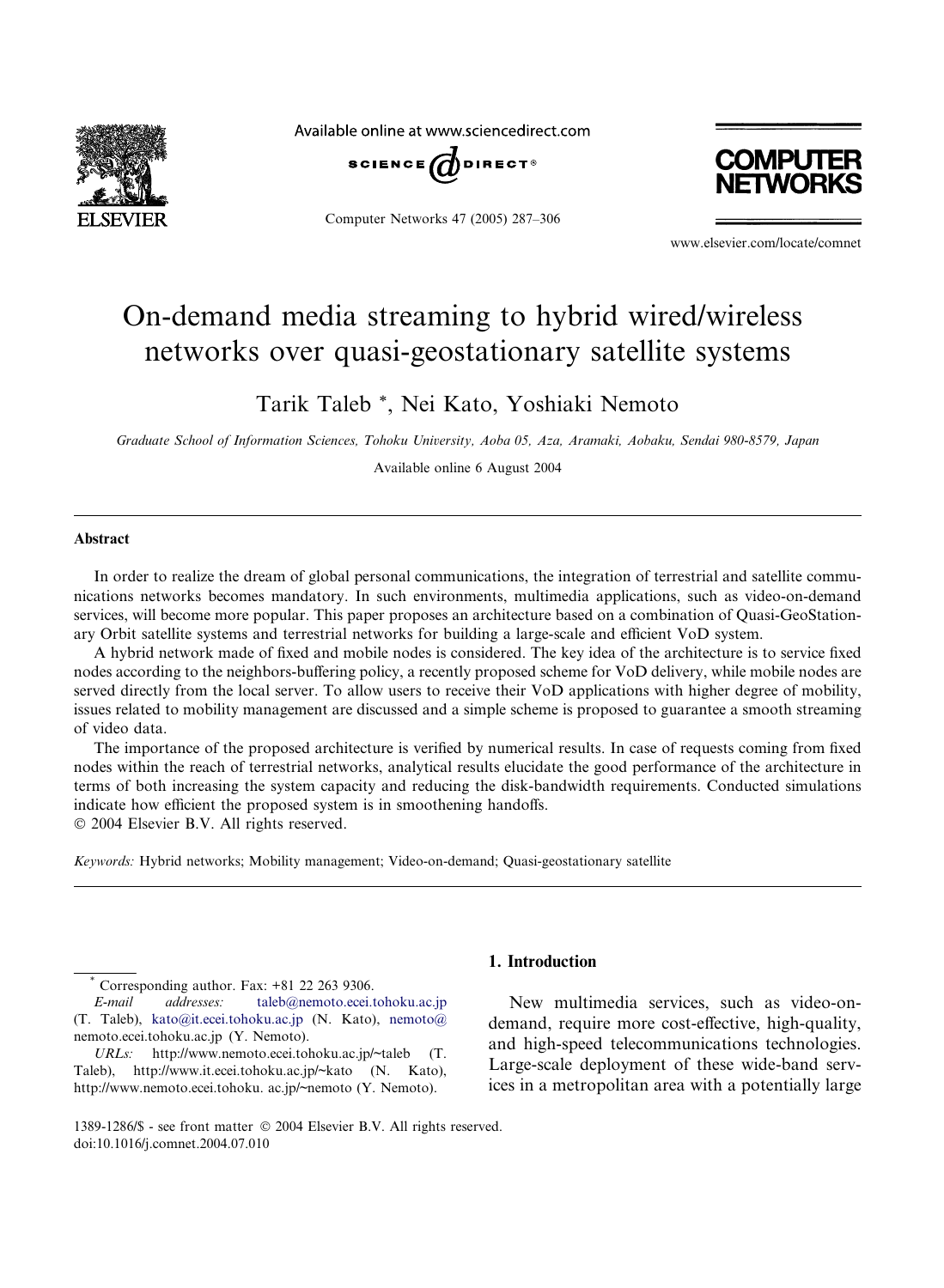number of users, is a challenging task for terrestrial technologies.

Because of their extensive geographic reach, flexible and rapid deployment features, and inherent multicast capabilities, satellite network systems are seen as an attractive solution to realize the vision of a global broadband multimedia infrastructure [\[1\].](#page-17-0) Given the recent advances and ongoing improvements in satellite technologies, broadband satellite-based multimedia services are likely to open a promising and strong market for service providers and operators in the near future  $[2-4]$ .

Whilst satellite systems can play a major role in this broadband multimedia infrastructure, they ought not to perform as an isolated network. They, instead, should be integrated with the existing terrestrial networks and function as a highspeed backbone network to support and/or them backup [\[5,6\]](#page-17-0). The design and development of an efficient integration of satellites with terrestrial networks have been thus the subject of extensive research in recent literature and have gained a tremendous interest even at the commercial level [\[7–9\].](#page-17-0) Ref. [\[10\]](#page-17-0) gives a detailed description of cutting-edge techniques and provides updates on the state-of-art prototypes of these satellite–terrestrial hybrid networks.

In this paper, we propose an architecture based on a combination of Quasi-GeoStationary Orbit satellite systems and terrestrial networks for building a significantly large-scale and efficient VoD system. Popular video titles are stored at metropolitan servers and repeatedly transmitted on staggered multicast channels. Individual users in remote areas outside the reach of terrestrial networks are simply serviced via these staggered channels. In case of fixed nodes within the reach of terrestrial networks, if a request comes in between staggered start times of two adjacent multicast channels, the user joins to the most recently started multicast session and then requests the missing part from a nearby neighbor instead of receiving it from a patching unicast channel at a local server. Savings in these unicast channels will be exploited to satisfy requests coming from mobile nodes roaming within the coverage area of the satellite system. To allow users to receive their VoD applications with higher degree of mobility, a simple scheme is proposed to guarantee a smooth streaming of video data during handoff occurrences.

The remainder of this paper is structured as follows. Section 2 gives a brief description of the Quasi-GSO satellite systems and enumerates some of their main merits. Section 3 highlights the relevance of this work to the state-of-art in the context of Video-on-Demand delivery schemes. The key design philosophy and distinct features that were incorporated in the proposed architecture are described in Section 4. Operational details as well as various underlying network assumptions are also discussed in this section. Section 5 presents the three requests admission control policies considered in this paper. Following this, Section 6 considers three types of end-systems, namely fixed nodes within the reach of terrestrial networks, individual users outside the reach of terrestrial networks, and mobile nodes. User requests are handled differently according to the end-system type. In the case of mobile nodes, the section describes a simple scheme to guarantee a smooth streaming of video data during handoff occurrences. Section 7 analytically develops the proposed architecture and describes the simulation philosophy to evaluate the performance of the system in case of handoffs. Analytical and simulation results are presented in the same section. The paper concludes in Section 8 with a summary recapping the main advantages and achievements of the proposed architecture.

#### 2. Quasi-GeoStationary Orbit satellite system

For more than three decades, satellite systems have been successful in providing some commercial services. Currently, there are two types of broadband satellite systems: low-altitude earth orbit and geostationary satellite systems. The former requires a huge infrastructure investment and experiences frequent handover occurrences. The latter, on the other hand, fails to provide a consistently high-elevation angle and consequently experiences frequent incidences of signal propagation cut-off due to tall buildings or mountains.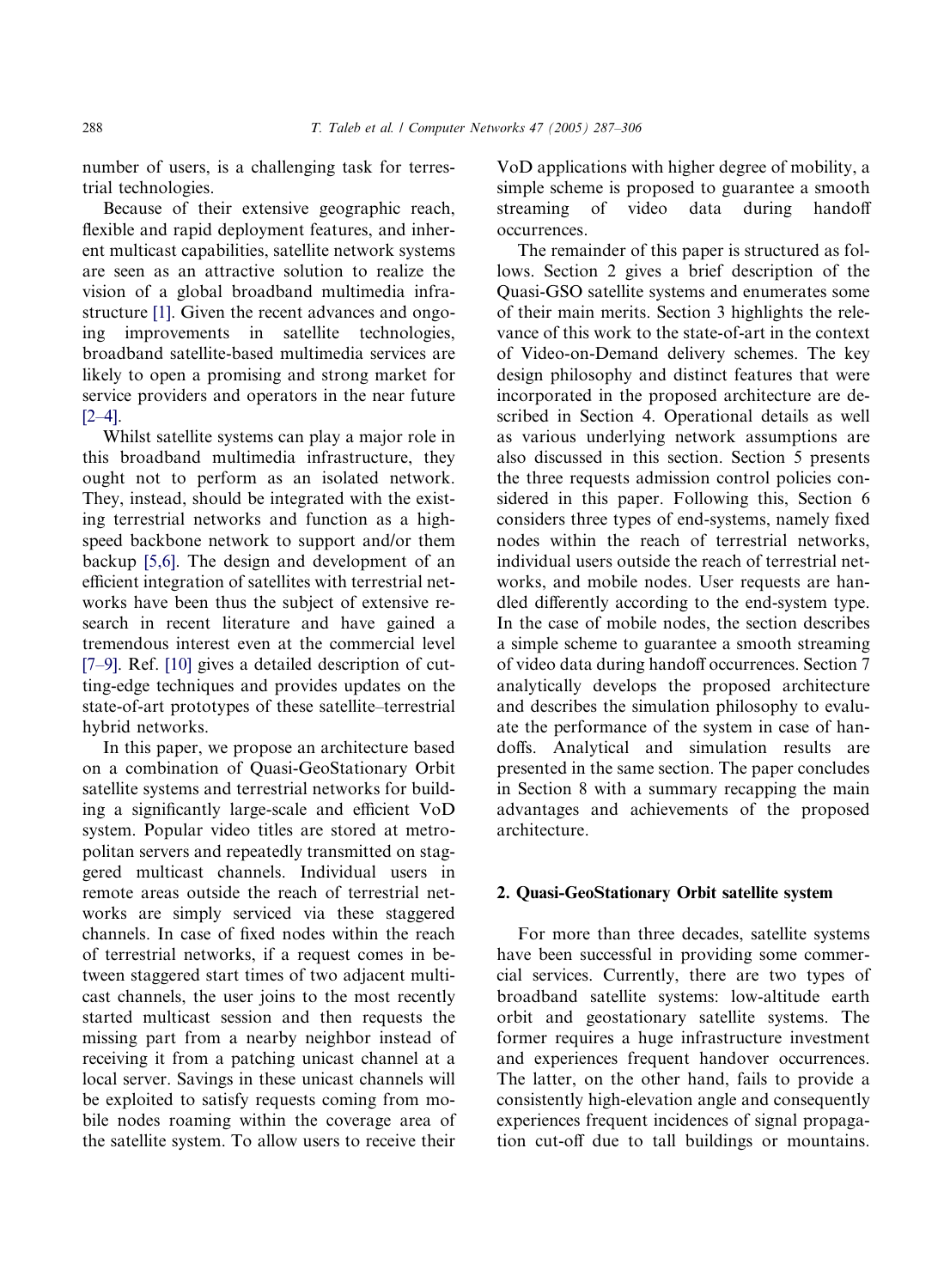

Fig. 1. An example orbit of a Quasi-GSO satellite system made of three satellites.

Needs for a system where satellites have a clear ''line of sigh'' to the ground, in conjunction with coverage of high latitude regions, have sparked the development of new cost-effective satellite communication systems called Quasi-Geostationary Orbit satellite systems [\[11\].](#page-17-0)

Quasi-GSO satellite systems provide constant coverage over a particular area of the Earth through employment of a series of satellites. The Quasi-GSO satellites complete one full orbit per day in synchronization with the Earth's rotation, describing a north–south figure of eight locus centered around a point on the equator (Fig. 1). The Quasi-GSO satellite system consists of at least three satellites placed in circular orbits at an inclination angle of approximately  $45^{\circ}$  relative to the geostationary orbit. The satellites are placed in orbit such that one would be positioned almost directly above the target area at any given point in time. The Quasi-GSO satellites guarantee a minimum angle of elevation of at least  $60^{\circ}$  and higher values of elevation angle can be achieved by using more than three satellites. Figs. 2 and 3 show the variation of the elevation angles of a Quasi-GSO system made of three satellites at two points on the earth, namely Tokyo and Sydney, respectively. The orbit of the three satellites is as indicated in Fig. 1.

Quasi-GSO satellite systems are a promising alternative to conventional satellites in geostationary or low-altitude orbits. They can deliver huge



Fig. 2. Elevation angle variation of the three satellites (Tokyo).



Fig. 3. Elevation angle variation of the three satellites (Sydney).

amounts of broadcasts at high speed with high quality, and without being obstructed by tall buildings. They have been considered efficient for vehicular satellite communications, frequency sharing in fixed satellite communications, positioning systems, and north and south polar regions observation. In addition, they are particularly well suited to the provision of video-on-demand, a service where signal propagation blockings are not tolerated. It should be stressed that the inherent issues with latency of Quasi-GSO satellites do not pose challenges for delivery of high quality multimedia.

This paper aims to study how a combination of these Quasi-GSO satellites and terrestrial networks can result in a powerful tool to distribute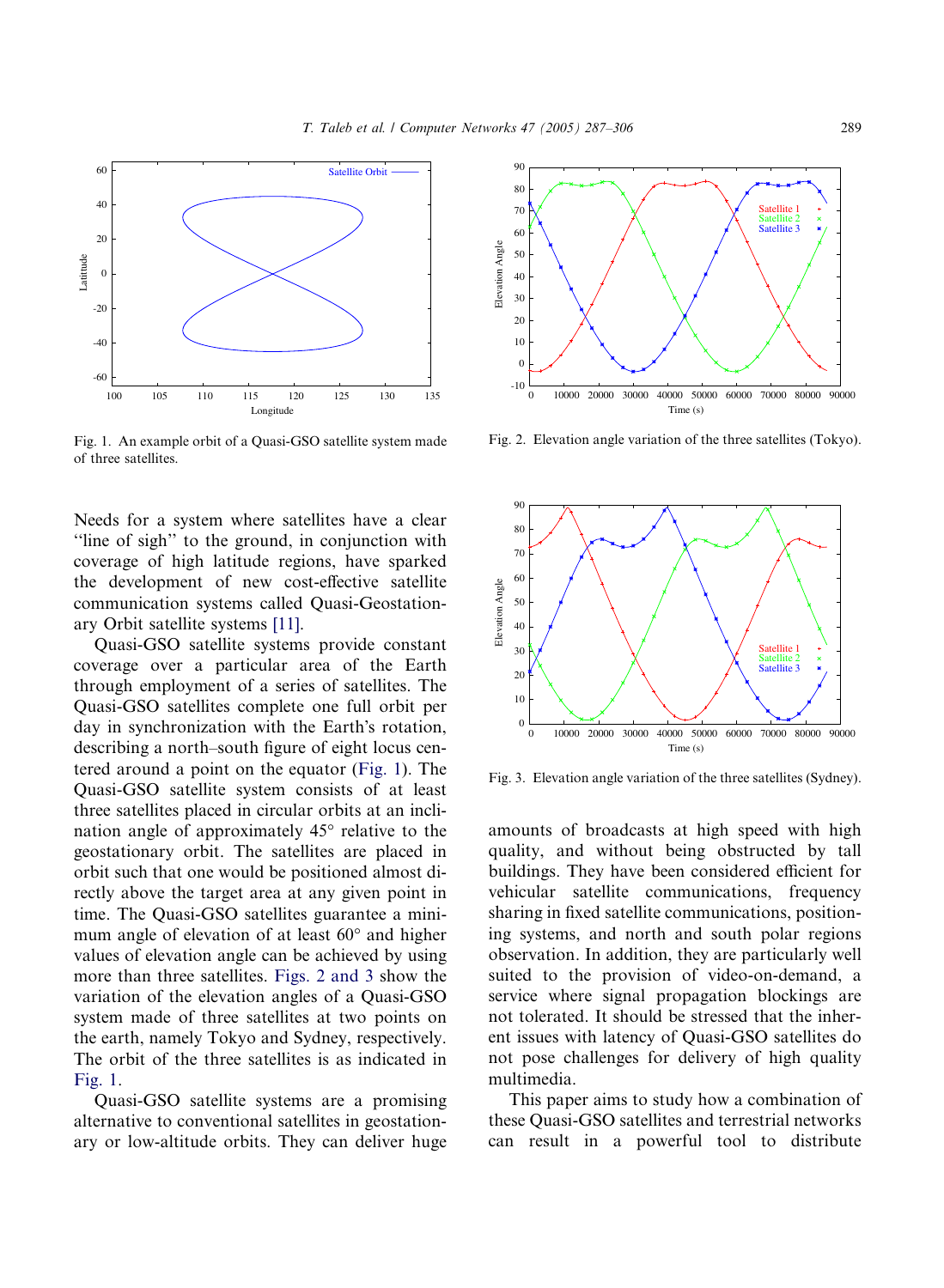bandwidth-intensive multimedia contents, such as video-on-demand, directly to end-users.

### 3. Video-on-demand related work

In traditional VoD systems, known as True-VoD [\[12\]](#page-17-0), active users are serviced individually by each being dedicated a video channel during the entire duration of the session. For large-scale networks comprising a potential number of subscribers, the system becomes non-scalable and expensive-to-operate. To improve the scalability and efficiency of large-scale VoD systems, a wide variety of innovative VoD architectures has been proposed in the recent literature.

Batching is one of the leading techniques [\[13,14\].](#page-17-0) In this technique, users waiting for the same video feature are grouped and served with a single multicast channel instead of multiple independent unicast channels. While the batching process becomes more efficient as the system scales up, it penalizes earlier clients with a longer wait. To reduce the batching delay, the chaining approach gathers clients from the same batch into a chain [\[15,16\].](#page-17-0) The first client of the batch starts playback immediately, caches the video data and then forwards it to upcoming clients in the chain. Another approach for improving VoD systems efficiency is periodic broadcasting [\[17–19\].](#page-17-0) In this technique, channels transmitting the same video are offset by a fixed time interval. Video data are available only at the beginning of these slots. A user making a request after the start of a multicast channel should wait till the next upcoming channel starts transmitting the video. The periodic broadcasting approach introduces a significant start-up delay to the customer, which effectively contradicts the on-demand nature of the service. To tackle such an issue, the patching approach allows clients to start playback immediately from a temporary unicast channel while video data from a nearby multicast channel is cached [\[20,21\]](#page-18-0). The last approach is piggybacking [\[22,23\]](#page-18-0). The basic idea behind this technique is to slightly decrease or increase the playback rate of earlier or upcoming users, respectively, so all users may be served by the same multicast channel.

Attempts on integrating these techniques into hybrid techniques to further improve the efficiency of VoD systems have led to even more sophisticated architectures. Most recently proposed architectures are Unified VoD (UVoD) [\[24,25\]](#page-18-0), Super Scalar VoD (SS-VoD) [\[26\]](#page-18-0), and Neighbors-Buffering Based VoD (NBB-VoD) [\[27,28\].](#page-18-0) To avoid the long startup delay due to batching, UVoD combines the efficiency of static periodic multicast with the short latency of unicast patching channels by integrating multicast with unicast transmissions. SS-VoD employs dynamic multicast patching channels instead of unicast patching channels in UVOD. This operation ensures that the server will not be overloaded with client requests when the system scales up to a large number of users. In light of the limited resources at any video server, doubts on the performance of the UVoD and SS-VoD approaches may rise when a potentially large number of users issue requests in a short period of time for a certain number of popular video titles. Such cases may happen during the last six evening hours, known as ''prime time'', when the number of requests for particular popular videos would be rather high [\[29\]](#page-18-0). NBB-VoD integrates unicast with multicast transmissions. Additionally, it exploits client-side buffering to satisfy new requests which dramatically improves the system performance at high loads. Given the fact that comparative discussions on the performance of these different approaches is beyond the scope of this study, interested readers are referred to the cited literature.

## 4. Hybrid network architecture for VoD service delivery

#### 4.1. Key components of the network architecture

The architecture and its components are conceptually depicted in [Fig. 4.](#page-4-0) The figure portrays the coverage area of a Quasi-GSO satellite system. The coverage area is divided into a number of wide service areas, referred to as Metropolitan Service Areas (MSA) throughout this paper. Each MSA area comprises a single metropolitan video-ondemand server and is determined in a way that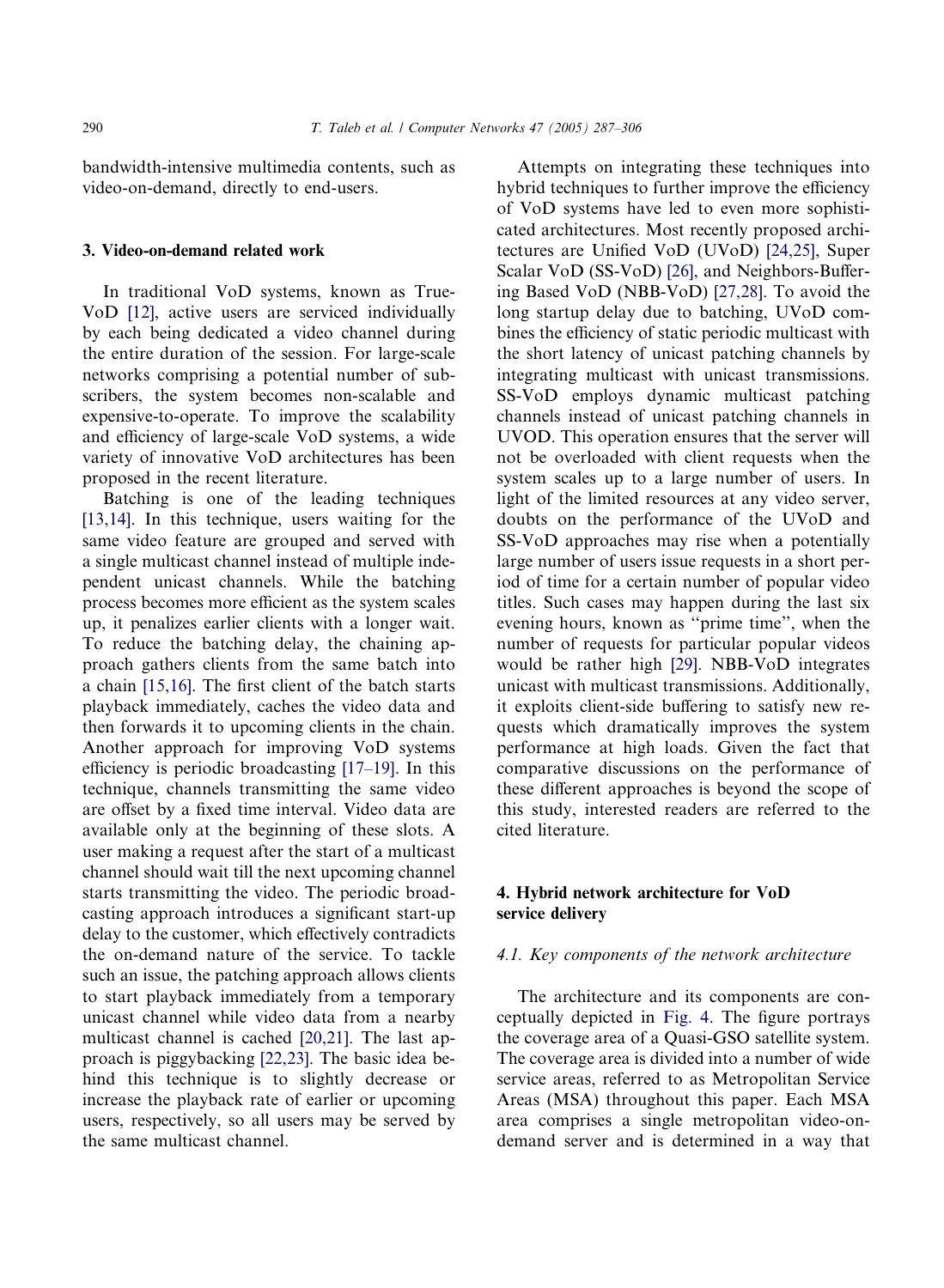<span id="page-4-0"></span>

Fig. 4. The coverage area of a Quasi-GSO satellite system divided into a number of Metropolitan Service Areas.



Fig. 5. A Metropolitan Service Area comprising a number of Local Service Areas.

the metropolitan server would always maintain multicast transmissions to end-users with only one hop. This would help to avoid the often unpredictable delay variations and jitter that may be due to handover phenomenon. Obviously, the number of MSA areas should be larger or equal to the number of satellites in the considered Quasi-GSO system. Terrestrial receivers, within a given MSA area, are connected to the correspondent metropolitan server via the Quasi-GSO system. Uplinks refer to transmission from metropolitan video servers to the satellites. Conversely, downlinks refer to multicast transmissions from the satellites to end-users.



Fig. 6. An example of a Local Service Area.

Fig. 5 shows an example of a MSA area. The illustrated MSA architecture consists of a number of clusters of clients inter-connected via the MSA network backbone. These clusters are referred to as Local Service Areas (LSA) throughout this paper. The MSA area may also include some individual users in remote areas outside the reach of the terrestrial infrastructure.

Fig. 6 depicts a typical example of a Local Service Area. A LSA cluster contains a local VoD service manager and a mini video server. To enable the delivery of digital media to a wide audience and to enhance the consumer experience, the LSA clusters can be thought of as IP transport networks as well. The service manager does authentication and schedules requests for forwarding to the mini video server. The service manager uses information about outstanding requests and the availability of resources to accept or reject requests. Practically, when a request for service arrives, the manager decides whether to deny or accept this request. If the video server can not take additional requests without degrading the quality of service of existing users or causing network congestion, the manager may block the request and send an immediate message to inform the customer that the request has been blocked and that there is need to leave the session. Otherwise, the request will be admitted and the video server will then be requested to allocate a set of available resources to handle the request. The manager should be able to manage a continuous and high throughput, above all, while meeting real-time demands. The mini video server is responsible for processing manager signalings and retrieving adequate data from its storage media. The LSA clusters are formed according to the geographical proximity and the density of end-users. Their determination should be also performed in a way that the mechanisms for accessing and delivering video data are sufficiently fast, reliable, and easy to adapt to users' needs. The LSA network may be made of a hybrid network containing wireless LANs and some LANs inter-connected through the LSA Internet. These wireless LANs or terrestrial LANs can be seen as multi-users platforms, such as corporations, enterprises, small office/home office (SOHO), and residential buildings, where many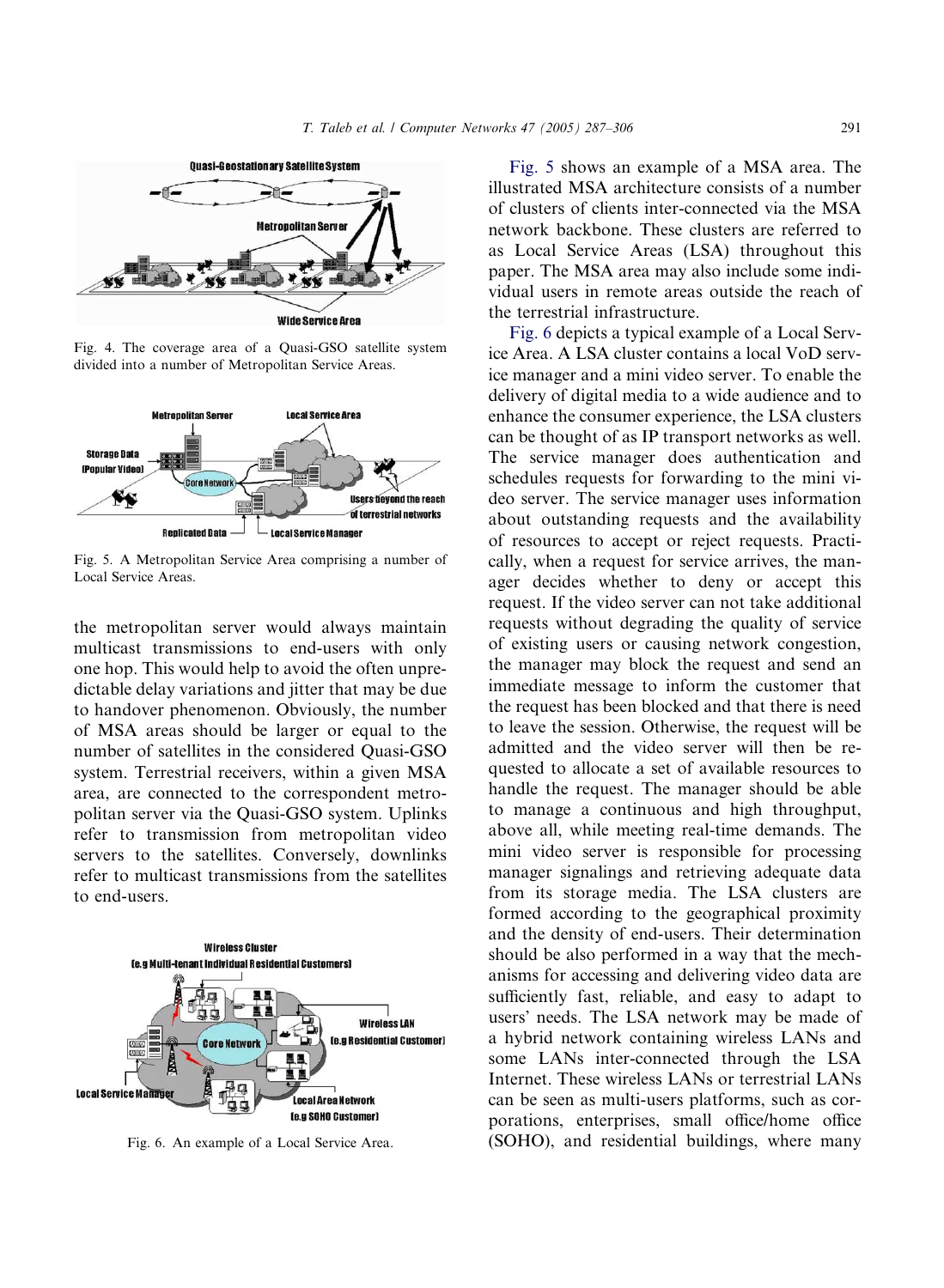users are located in the same region and may desire to retrieve the same content over the LSA Internet.

## 4.2. Video streaming channels

Without loss of generality, all the MSA servers and LSA mini-servers are assumed to be similar. Focus is thus on only one of them. At the MSA server, let there be a total of  $N_m$  multicast channels and  $N_v$  videos of average length  $L$  seconds each. Throughout this paper, a channel is defined as the unit for resource allocation and includes network bandwidth as well as server bandwidth. Videos are assumed to follow a popularity distribution specified by  $\{P_k | k = 1, 2, \ldots, N_v\}$  where  $P_k$  is the probability of the kth video title to be selected. Whilst estimation of the relative popularity of video titles is in practice difficult, [\[30\]](#page-18-0) gives an insightful study on the video popularity models and their derivative methods. To assign the multicast channels according to the viewing probability of video titles, the number of multicast channels allocated to the kth video,  $n_k$ , is computed as follows:

$$
n_k = \frac{\sqrt{P_k} \cdot N_m}{\sum\limits_{j=1}^{N_v} \sqrt{P_j}}.
$$
\n(1)

In comparison to a simple uniform channel allocation policy, this channel allocation approach has been analytically proved to further optimize periodic broadcasting system performance [\[31\].](#page-18-0) Using a simple staggered multicast schedule, adjacent multicast channels streaming the same video item are offset by a fixed time slot. Depending on the number of multicast channels allocated for a video title, time slots can range from a few minutes to tens of minutes. Assuming the number of multicast channels allocated for the kth video,  $n_k$ , to be divisible by the length of the video, L, the time slot  $W_k$ , in seconds, is simply

$$
W_k = \frac{L}{n_k}.\tag{2}
$$

For each multicast channel, the assigned video is repeatedly multicast over the service time regardless of the number of active users or the load of the server, and data transmission from multicast channels is possible at only the beginning of slots. In addition to simplifying the system implementation, this simple staggered schedule also guarantees the support of interactive playback controls without incurring any additional resource allocation or processing at the video servers [\[32\].](#page-18-0)

At the mini video server, the initial ''one slottime's worth'' portions of video titles, contained in the metropolitan server's video library, are replicated. As will be explained later, these initial portions of video data are used to enable clients to start video playback at any time using a unicast channel until they can be merged back onto adequate multicast channels from satellites. Each LSA mini-server has a single request queue shared by a total of  $N_u$  unicast channels. The servers serve incoming requests according to the First-Come-First-Serve (FCFS) policy. At the user side, all users' devices are assumed to be similar and capable of concurrently receiving video data from multiple video channels. Additionally, end-systems should have additional local storage to cache up to  $Max_{j=1}^{N_v}(W_j)$  seconds of video data for later playback. For example, 112.5 Mbytes are needed to store 10 min of MPEG-1 compressed video at 1.5 Mbps. This extra buffer can be accommodated using a low cost hard disk on the client side. In case of multiple clients sharing the same local network, this caching can be performed at an intermediate proxy similar in spirit to the idea of [\[33\].](#page-18-0)

The main advantages behind the considered VoD architectures are threefold. First, metropolitan servers function as periodic broadcasting servers, whereas LSA mini-servers operate independently as True-VoD servers. This modular configuration simplifies the deployment and management of the VoD system. Second, as will be explained later, clients concurrently cache multicasted data at their local buffers and start immediate playback using either a unicast patching from the mini-server or the local buffer of a nearby user. This operation keeps the unicast patchings open for only a short time (say a few minutes), in sharp contrast to True-VoD servers where the unicast channels are occupied for the entire session. This reduction in the service time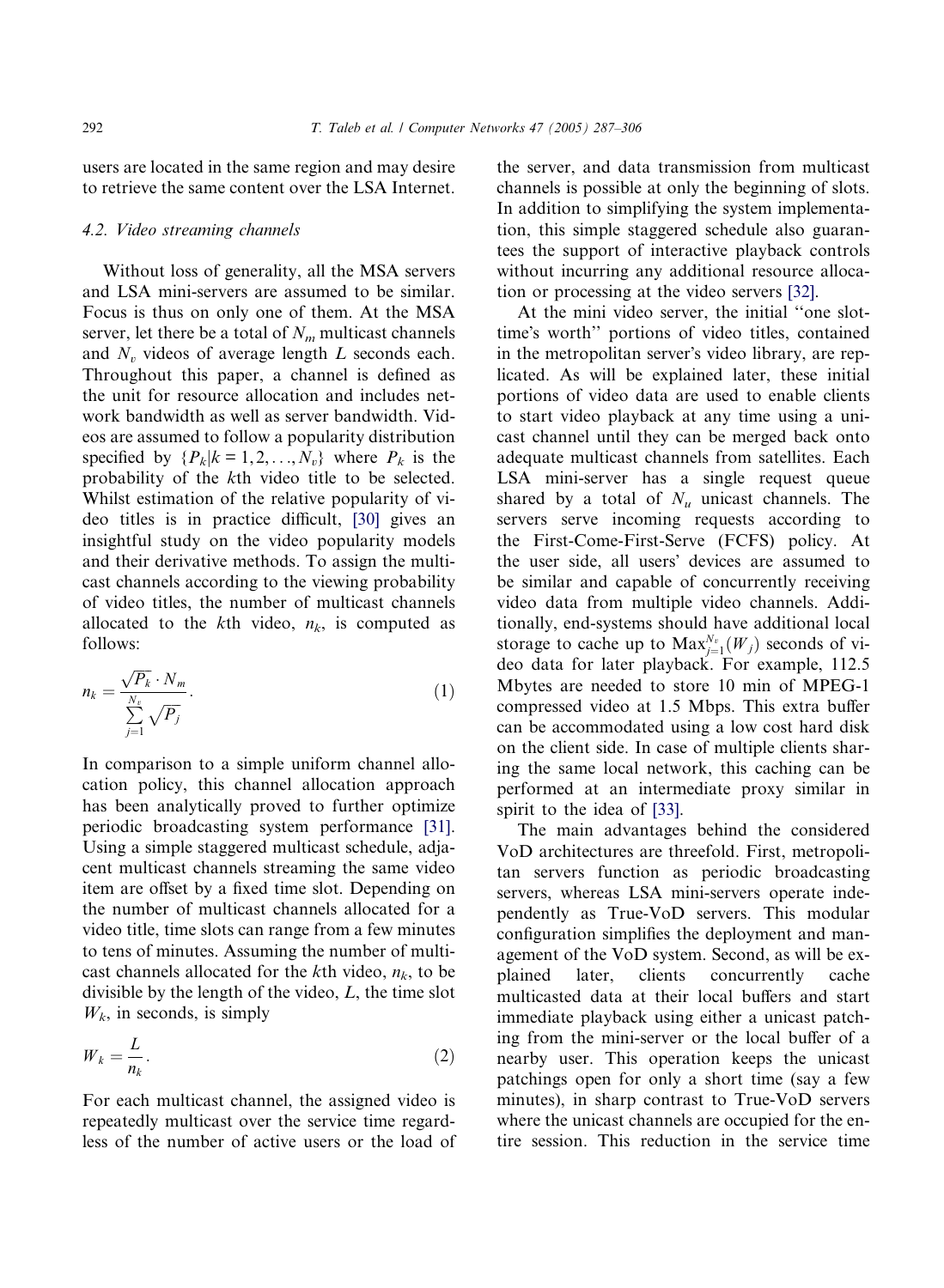<span id="page-6-0"></span>ultimately increases the system capacity as more requests can be satisfied by the unicast channels. Third, using the multicast channels from the Quasi-GSO system as the main channels for video data delivery to the clients in the wide coverage zone seems advantageous. Firstly, the transmission costs are largely reduced, for they are independent from both the number of clients and its geographical distribution. Secondly, wide area coverage allows communication with only one hop, thus avoiding the often unpredictable delays resulting from routing and congestion in terrestrial networks. Additionally, it eliminates the additional cost that may be incurred by packet duplication and forwarding mechanisms at network routers

#### 5. Requests admission control mechanisms

in terrestrial access subnetworks.

This section gives a detailed description of the considered VoD mechanisms. The proposed hybrid integrates ideas from chaining, periodic broadcasting, and patching. Specifically, it combines static multicast channels, unicast patching, and intelligent client-side caching and network bandwidth to reduce the batching delay and vastly increase the servers' capacity.

## 5.1. Admission via multicast policy

When a user A generates a request at time  $t_r$  for a video title, the service manager first checks the start time of the nearest upcoming multicast channel,  $C_n$ , transmitting the requested video. Let  $t_n$  be this start time. If the waiting time,  $(t_n - t_r)$ , is smal-



ler than a predetermined admission threshold  $\delta$  as follows:

$$
t_n - t_r \leqslant \delta,\tag{3}
$$

the request will be then scheduled for the upcoming channel (Fig. 7). The parameter  $\delta$  depends on how long the system is willing to let customers wait, and should not be more than few seconds to guarantee short latency service. Recall that a small amount of latency is tolerable to customers because of the relatively long video length. At time  $t_n$ , the user A simply joins the upcoming multicast channel and continues receiving video data from the multicast channel.

#### 5.2. Admission via neighbors-buffering policy

This policy is the core idea behind the NBB-VoD approach proposed in [\[27\]](#page-18-0). Before delving into a description of the approach, the following definitions should be made. First, a session is formed by having multiple clients receive the same VoD application and is identified by a unique multicast address [\[34\]](#page-18-0). A session group is defined as a group of users listening to the same multicast channel. Assuming a frequency division multiplexed system, each session group  $G_n$  can be identified by a particular multicast channel  $C_n$ . In addition to the assumptions mentioned above, users (to be serviced according to this policy) are assumed to have sufficient bandwidth resources to stream their buffer contents among themselves, and in particular in a secure way that prevents illegal intruders from having any unauthorized access.

Assume a user A issues a request to join a particular session at time  $t_r$  in between the staggered start times of two adjacent multicast channels,  $C_{n-1}$  and  $C_n$ , transmitting video data to the members of the session. Let  $t_{n-1}$  and  $t_n$  be the start times of the most recently started multicast channel,  $C_{n-1}$ , and the nearest upcoming channel,  $C_n$ , respectively. If the waiting time,  $(t_n - t_r)$ , is bigger than the multicast admission threshold  $\delta$ , the user A will be then requested to join the most recently started multicast channel,  $C_{n-1}$ , and store video data from the multicast channel in its local buffer Fig. 7. Requests admission control policies. for later playback. As for receiving the missing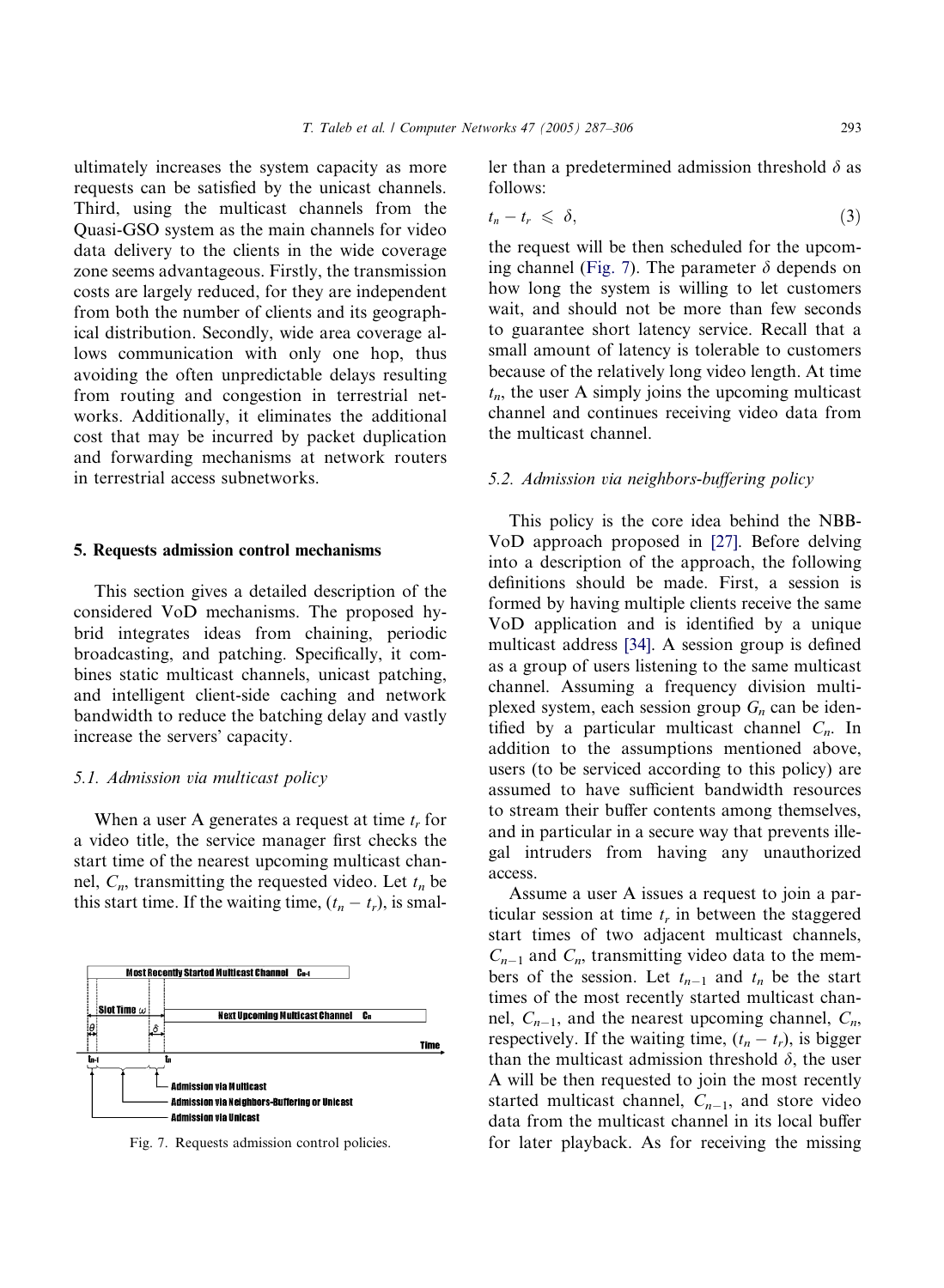

Fig. 8. Video portions: one to be multicasted and the other to be sent via unicast channels or nearby buffering.

first portion of the video item,  $(t_r - t_{n-1})$ 's worth of frames, the user A will be either requested to get it from a nearby user or be assigned a unicast patching channel (Fig. 8).

Since this policy attempts to satisfy new requests by exploiting available resources at neighbors, requests that come in a very short time,  $\theta$ , after the beginning of the most recently started multicast channel, will be served by unicast channels ([Fig. 7](#page-6-0)). This short time should be set to the maximum time needed by a host in a LSA area to recover from a packet loss [\[27\].](#page-18-0) Measurement study of Internet traces shows that even in case of multiple retransmissions, the time required for a host to recover a packet loss, over a terrestrial wide-area network (WAN), is in the order of few seconds. Assume that the issued request comes in a time longer than  $\theta$  after the beginning of the current multicast channel  $C_{n-1}$ 

$$
t_r - t_{n-1} > \theta. \tag{4}
$$

Before the actual reception of the missing part of the requested video data, the user A will be provided with the session's multicast address. The user will then multicast a *session packet* to all the members of the session. In response, each member should send a reply packet to the user A. This latter uses these *reply packets* to estimate the one-way distance (in seconds) between the user and other members.

The *session packet* and *reply packets* contain a source-ID and a time-stamp. The time-stamps may be used in a simplified version of the NTP time synchronization algorithm [\[35\]](#page-18-0). Assume that user A sends a *session packet*  $P_s$  at time  $t_1$  and a user B receives the *session packet* at time  $t_2$ . In response to the *session packet*, user B immediately issues a *reply packet*  $P_r$  at time  $t_3$  marked with  $(t_3, \Delta)$ where  $\Delta = t_2 - t_1$ . Upon receiving  $P_r$  at time  $t_4$ , user A can estimate the latency from user B to user A as

$$
D_{AB} = \frac{(t_4 - t_3) + \Delta}{2}.
$$
 (5)

Once the distance calculation is done, the user will send a report packet to the service manager including information on the one-way distance between the user A and other members. The manager will then use this information to update the session profile. Each session profile is identified by a name (i.e., video's name). In addition to information about video sequence statistics and users' buffer size, the session profile contains the following major elements:

- Client ID––defines a user/member of the session.
- Start-Time––defines the time a user started viewing a video.
- Multicast-Channel—defines the multicast channel a user is listening to.
- Buffer-Contents—indicates the range of frames an end user has in its local buffer.
- Inter-connections—refers to clients that are currently connected to a member.
- Establishment-Time––defines the time an interconnection was established between two users.
- Expiration-Time––defines the time an interconnection will expire.
- Distance—indicates the one-way distance between a user and the other members.

Using the session profile, the service manager sorts all the users who have the requested frames within their buffers. If an available neighbor with the appropriate video data is retrieved, an inter-connection between the neighbor and user A will be established. The user A will then receive the requested portion of the video item from the neighbor and start an immediate playback. Since user A concurrently caches multicasted video data for the video starting from video time  $(t_r - t_{n-1}),$ The inter-connection between the two users can be released after a time  $(t_r - t_{n-1})$  and user A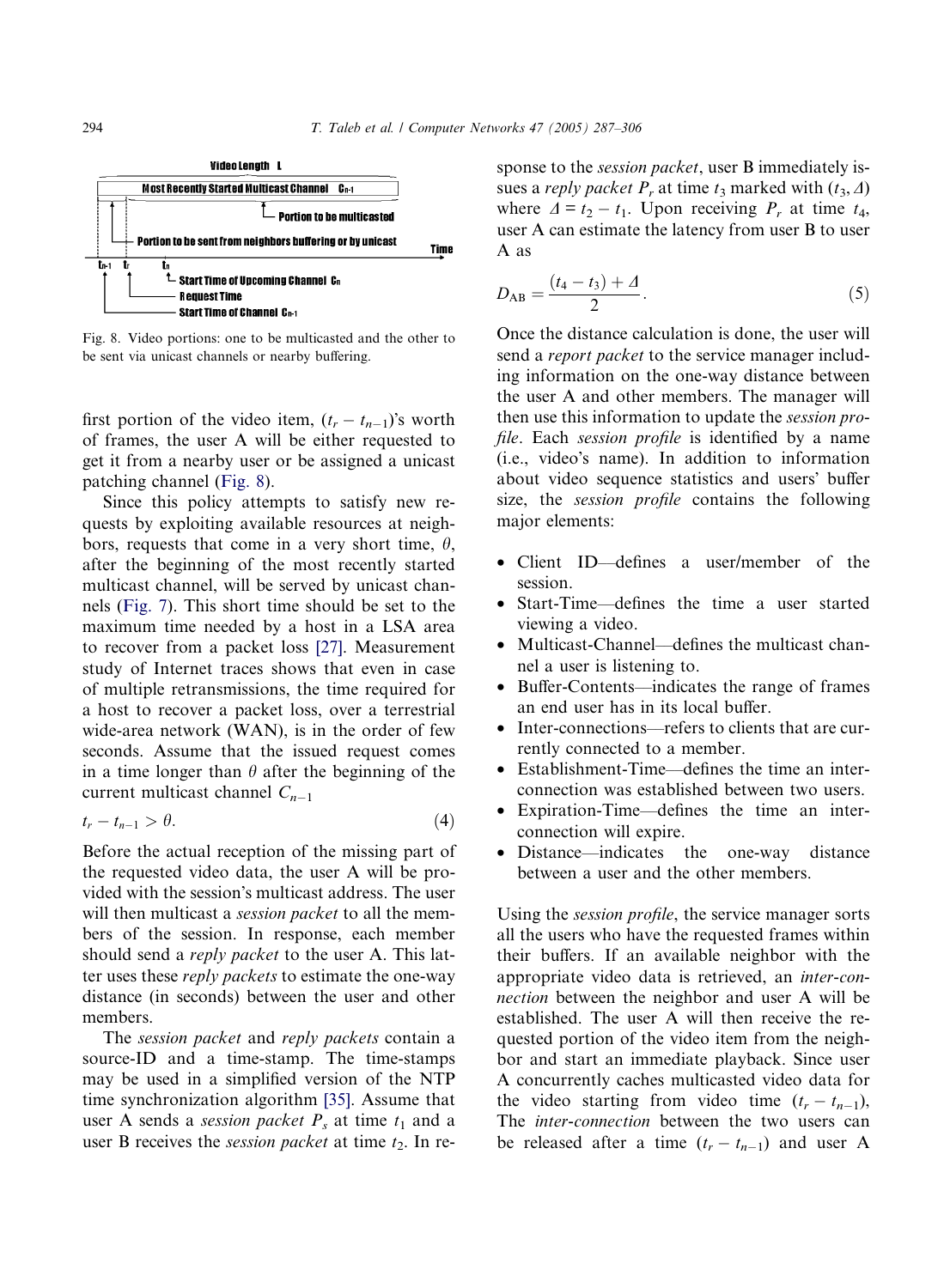can continue video playback using the locale cache. To guarantee quality of service (QoS), the system designer may set the maximum number of inter-connections users' devices can handle simultaneously without any damage to a fixed value. If no user with the desired data is found, the service manager will assign a free unicast stream to the user A to transmit the already-sent part of the video title.

#### 5.3. Admission via unicast policy

If a new user can not be serviced via nearby buffering, the user will then be allocated a free unicast patching channel. Playback should start as soon as video data become available at the user side. At the same time, the user will be required to cache data from the current multicast channel,  $C_{n-1}$ . Eventually, playback from the unicast channel will reach the point where the portion of the multicast channel is stored at the local buffer. Henceforward, the unicast channel can be released and the playback is switched to the cached data.

# 6. Admission control according to the end-system type

In the targeted network environment, three types of end-systems are envisioned, namely individual users in remote areas beyond the reach of terrestrial networks, fixed nodes within the reach of terrestrial networks, and mobile nodes roaming within the coverage area of the satellites. This section explains how each end-system type should be provided with VoD applications and discusses issues related to mobility management.

# 6.1. Individual users beyond the reach of terrestrial networks

For users in remote areas that are beyond the reach of terrestrial networks, requests are simply satisfied via the Multicast Policy. While this approach reduces the system cost substantially, it obviously affects the on-demand nature of the service due to the delayed server response. To tackle this limitation, similarly to Super Scalar VoD (SS-VoD) [\[26\],](#page-18-0) the system designer can set aside some dynamic multicast patching channels at the satellites and the metropolitan server to serve users that do not tolerate a startup delay. This option is not considered in this paper.

# 6.2. Fixed nodes within the reach of terrestrial networks

For this group of nodes, requests are satisfied via the Neighbors-Buffering policy as has been explained earlier. By satisfying the maximum number of new requests, willing to join a particular session, using appropriate buffering of participants in the same session instead of using unicast channels, the effective request arrival rate to the LSA mini-server will be largely reduced. The impact of this reduction on the system is to increase system capacity and make better utilization of available unicast streams. This better utilization can be translated into satisfying requests coming from mobile nodes as will be explained in the remainder of this section.

## 6.3. Mobile nodes

Employing Quasi-GSO satellite systems for providing VoD services to mobile nodes is in fact an interesting idea. Its interest lies in realizing the dream of a global personal communication system where users are allowed to access VoD applications beyond time and space limitations, and moreover with no signaling blocking because of the high elevation angles of Quasi-GSO systems. Note that these high elevation angles help to avoid stream disruption and drastic quality degradation of stream transmission that may be due to high buildings. In the targeted network environment, the challenges to providing mobile nodes with VoD applications are twofold. First, one needs to decide which admission control policy to use to satisfy requests coming from mobile nodes. Second, to allow users to continue their applications with higher degree of mobility, handoff related issues should be discussed and ways to smoothen handoffs should be investigated.

In admission via neighbors-buffering policy, assignment of a nearby buffer depends on its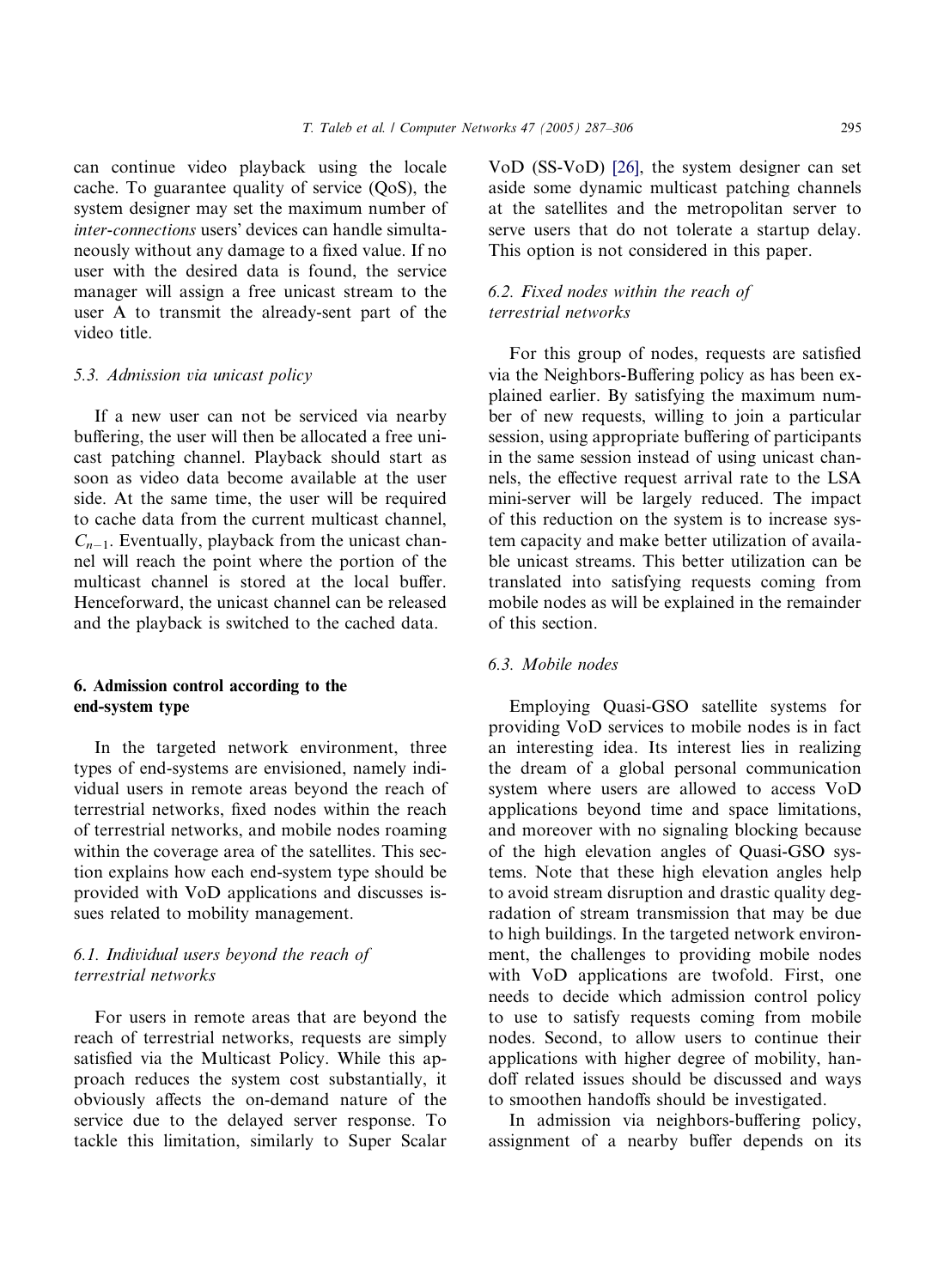distance to the new user. In case of Mobile nodes, since they are subject to motion, this distance keeps on changing and updating the session profile upon each change in the distance would lead to a non scalable system. Mobile nodes will thus be satisfied via unicast channels.

Because handoffs are regarded as a key element to guarantee a seamless transmission of VoD applications, they have been placed among top issues in the research of global personal communications. Based on the considered architecture, four types of handoffs are envisioned:

- Intra-LSA handoffs: handoffs between two base stations within a particular LSA.
- Inter-LSA handoffs: handoffs between two adjacent LSAs within a particular MSA.
- Quasi-Inter-LSA handoffs: handoffs between a LSA and a remote area outside the reach of terrestrial networks within a particular MSA.
- Inter-MSA handoffs: handoffs between two adjacent MSAs.

Concerning the Intra-LSA handoffs, their handling can be performed by a set of mobility management techniques that has been proposed in the recent literature. The major objective of most of these techniques is to reduce the packet loss during the handoffs due to the broken data path from the server to the destination. These techniques can be classified into two categories [\[36\].](#page-18-0) In the first category, when a handoff occurs, the old base station caches and forwards the packets to the new base station based on a request to forward the packets. Most pioneering examples that use this technique are Fast Handovers Mobile IP [\[37\]](#page-18-0) and HAWAII [\[38\].](#page-18-0) In the second category, packets are routed to multiple nearby base stations around the mobile node to ensure delivery of the packets to the mobile node. In addition to the recently proposed multi-path smooth handoff scheme [\[39\],](#page-18-0) multicast mobility support [\[40\]](#page-18-0) and bicast used in Cellular IP [\[41\]](#page-18-0) use this technique.

Focus is mainly on the three remaining types of handoffs. In Mobile IP, the most dominant protocol among existing mobility management protocols, mobile nodes are identified with two different IP addresses. One is referred to as Home

Address and the other is dubbed Care of Address (CoA). The former indicates a unique name of the mobile node and is not subject to change, whereas the latter specifies the position of the node in the network and changes in response to node movement. Upon a handoff occurrence, nodes are assigned different CoAs that should be notified to the Home Agent for binding maintenance.

In the considered architecture, when a user receives video data from a LSA mini-server, the server is assumed to function as the Home Agent of the mobile user. During an Inter-LSA handoff, the mobile user reports its new CoA to the server (HA). Upon reception of the CoA update indication from the mobile IP protocol, the server sends a profile packet to the service manager of the adjacent LSA the mobile node has entered. The profile packet indicates the remaining video frames the mobile node needs to ensure a continuous playback of the video title. In response to this profile packet, the new mini-server (Foreign Agent) who keeps the regional registration for the mobile node opens a unicast channel and starts forwarding the requested frames to the new location of the mobile node. To keep servers always informed of the CoA registrations directly from the mobile nodes, a route optimization option [\[42\]](#page-18-0) can be used. Note that in Mobile IP, packets destined for the mobile host are intercepted by the HA and tunneled to the FA at the care-of address. The FA then decapsulates the packets and forwards them directly to the mobile host. However, in this approach, the requested packets are directly forwarded from the new LSA mini-server (FA) to mobile nodes.

During handoff, out-of-order and/or duplicate packets may occur. This issue can be resolved by buffering capabilities. In video-on-demand services, a small buffer is typically required to ensure coherent reception, to remove the jitter added by the network, and to recover the original timing relationships between the media data. At the transport layer, mobile nodes are assumed to acquire a small buffer for holding a small number of frames before playing them. This small buffer is responsible for buffering and reordering all the incoming packets. It is also responsible for filtering out the duplicate packets that may occur during handoff before delivering them to the decoder at the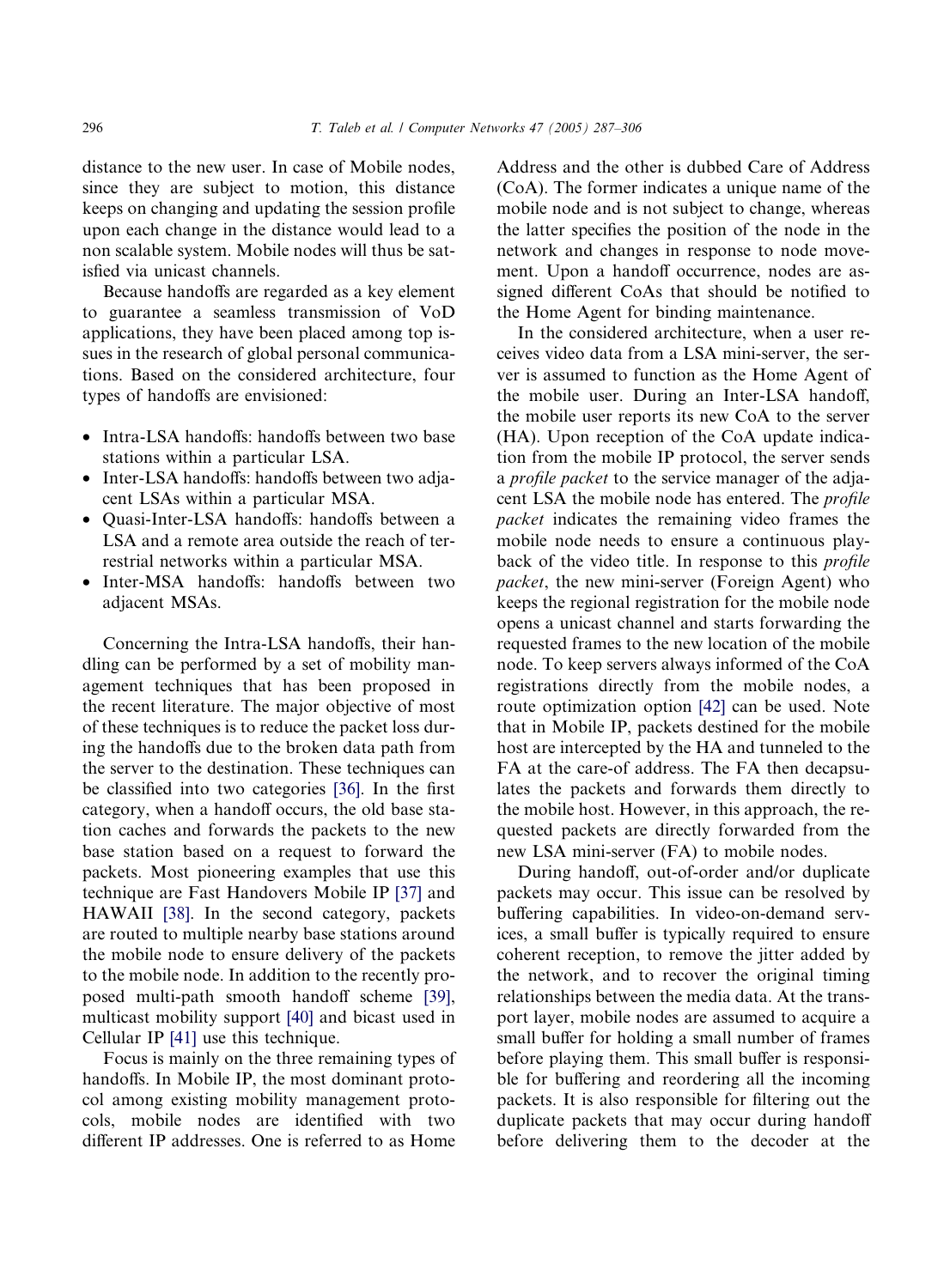application layer. In case of a loss detection, the small buffer should wait for the lost packet for a certain time interval. If the packet does not arrive within the time interval, the buffer delivers its content to the decoder with the missing packets. The time interval should be set in a way that avoids user-level disruption during handoff, and keeps the buffer size and playout delay small. Throughout the paper, this time interval is referred to as playout delay and is denoted as  $\Delta$ .

In case of a mobile node performing a Quasi- Inter-LSA handoff from a LSA area to a remote area outside the reach of terrestrial network, the LSA service manager should acknowledge the metropolitan server of the handoff and the range of frames the mobile node needs. In response, the MSA server should allocate an emergency channel and start transmitting the requested frames via the Quasi-GSO satellite system to the mobile node. In case of an Inter-MSA handoff, two cases can be envisioned. If the new MSA serves also the video title the mobile node was viewing while being in the old MSA, the handoff will be then treated as either a Quasi-Inter-LSA or Inter-LSA handoff depending on whether the new FA is a LSA or a remote area in the new MSA. If the video title is not serviced at the new MSA, the mobile node will not be able to even cache data of the video title from multicast channels and its request will be denied. Assuming that these two types of handoffs are rare, focus is on the Inter-LSA handoff in the performance evaluation.

#### 7. Performance evaluation

Having described the details of the system, we now direct our focus to evaluating its performance. In the numerical analysis, the number of video items,  $N_v$ , and the average length of videos,  $L$ , are set to 15 and 90 min, respectively. Unless otherwise specified,  $\delta$  and  $\theta$  are set to 60 and 10 s, respectively. It is assumed that all multicast and unicast streams are statistically identical with a transmission capacity C. The request arrival process is assumed to be Poisson with arrival rate  $\lambda$ . This assumption is appropriate because the number of VoD users is typically large and users generate the service requests independently. The viewing probabilities of videos are assumed to follow a normalized geometric distribution. Classifying the  $N_v$  videos in order of their popularity, the probability of the ith video to be selected is given then by

$$
P_i = \frac{(1 - \chi)\chi^{i-1}}{1 - \chi^{N_v}} \quad \text{where } i = 1, 2, \dots, N_v.
$$
 (6)

The parameter  $\chi$  is called the skew factor. Setting  $\chi$ to larger values yields a uniform distribution while setting  $\chi$  to values close to 0 yields highly skewed distribution. In the remainder of this paper,  $\chi$  is set to 0.7.

# 7.1. Numerical results: savings in LSA mini-server disk bandwidth

Firstly, it should be emphasized that the following numerical analysis concerns fixed nodes that are within the reach of terrestrial networks and to whom the neighbors-buffering policy is applicable. To contrast the performance of the proposed system to when requests are satisfied via patching unicast channels at the LSA mini-server, a normalized disk-bandwidth reduction factor,  $\Gamma$ , is defined

$$
\Gamma = \frac{BW_p^{\text{avg}} - BW_S^{\text{avg}}}{BW_p^{\text{avg}}},\tag{7}
$$

where  $BW_S^{\text{avg}}$  and  $BW_P^{\text{avg}}$  are the average disk bandwidth required at the LSA mini-server in case of the proposed system and in case requests are served directly via patching unicast channels, respectively.

We calculate the average disk-bandwidth requirements for users desiring to view a video item k,  $\{k = 1, 2, \ldots, N_n\}$ . The probability for an incoming user not to be admitted via multicast channels is given by

$$
P_{NM} = 1 - \frac{\delta}{W_k}.\tag{8}
$$

Assuming the requests arrival process to be Poisson process with arrival rate  $\lambda$ , requests to join the session of the kth video and to be satisfied via Neighbors-Buffering or unicast channels will arrive at a reduced rate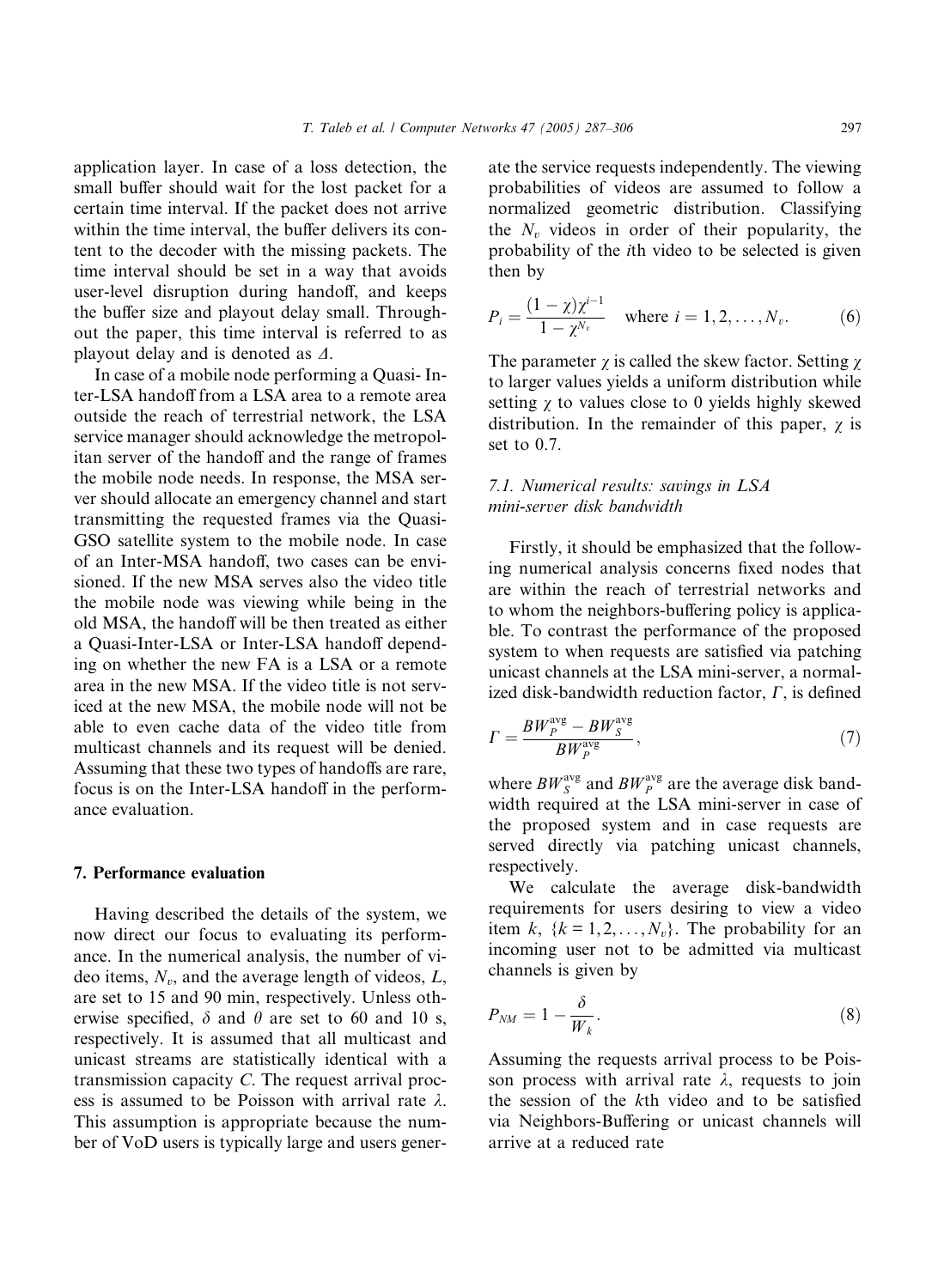$$
\lambda_k = P_k \cdot P_{NM} \cdot \lambda. \tag{9}
$$

On the assumption of a Poisson process, the requests inter-arrival times are mutually independent and identically distributed. Request arrivals are assumed to be separated by  $\tau$  time units. For the sake of presentation clarity, the first request is assumed to arrive  $\tau$  seconds after the start of the most recent channel (Fig. 9).

When requests for the kth video title are satisfied via patching unicast channels at the LSA mini-server, the required unicast bandwidth during one time slot  $W_k$  is

$$
BW_P = \tau \cdot C + 2\tau \cdot C + \dots + \beta \tau \cdot C
$$

$$
= \frac{\beta(\beta + 1)}{2} \tau \cdot C,
$$
(10)

where  $\beta = |(W_k - \delta)\lambda_k|$  is the mean number of requests that arrive during one time slot and necessitate the usage of unicast channels. On the assumption of Poisson process, the probability density function of  $\tau$  is

$$
f(\tau) = \lambda_k e^{-\tau \cdot \lambda_k}.
$$
 (11)

Hence, the average value of unicast bandwidth demand is

$$
BW_P^{\text{avg}} = \int_0^{W_k - \delta} \frac{\beta(\beta + 1)}{2} \cdot C \cdot \tau f(\tau) d\tau.
$$
 (12)

In case of the proposed system, two cases are envisioned:  $(0 \le \tau \le \theta)$  and  $(\theta \le \tau \le W_k - \delta)$ . In the former case, the first  $\zeta = |\theta \lambda_k|$  requests will be assigned unicast channels, while the remaining  $\beta - \zeta$ requests will be satisfied from the buffers of the previous users. The required unicast bandwidth in case of  $0 \le \tau \le \theta$  is thus

$$
BW_S = \frac{\zeta(\zeta + 1)}{2}\tau \cdot C. \tag{13}
$$



In case of  $\theta \le \tau \le (W_k - \delta)$ , the first request will be assigned a unicast channel to transmit  $\tau$  time units' worth of data, while the upcoming requests will be satisfied from their neighbors' buffering. Hence, the required unicast bandwidth is

$$
BW_S = \begin{cases} \frac{\zeta(\zeta+1)}{2}\tau \cdot C, & 0 \leq \tau \leq \theta, \\ \tau \cdot C, & \theta < \tau \leq (W_k - \delta). \end{cases}
$$
(14)

On the assumption of Poisson process, the average of unicast bandwidth requirements in case fixed nodes are serviced via the neighbors-buffering policy is

$$
BW_S^{\text{avg}} = \int_0^\theta \frac{\zeta(\zeta + 1)}{2} C \cdot \tau f(\tau) d\tau + \int_\theta^{W_k - \delta} C \cdot \tau f(\tau) d\tau.
$$
 (15)

The normalized disk-bandwidth reduction factor,  $\Gamma$ , of each session is plotted in [Figs. 10 and 11](#page-12-0). The numerical results show clearly that significant reductions in the disk bandwidth can be achieved in case of popular video items. Recall that the  $N_v$ sessions are classified according to the viewing popularity of their video titles. [Fig. 10](#page-12-0) illustrates the variation of the bandwidth reduction factor for different arrival rates. The number of multicast channels,  $N_m$ , is fixed to 300. The figure indicates that as the number of requests increases, so does the reduction factor for all the considered sessions. To investigate the impact of multicast channels on the system performance, we plot the reduction factor for different numbers of multicast channels in [Fig. 11.](#page-12-0) The arrival rate is fixed to 1.5. It is observed that the reduction factor decreases for larger values of multicast channels. This decrease can be explained in terms of the length of time slots,  $\{W_k, k = 1, 2, \ldots, N_v\}$ , of each session. Indeed, larger values of the total number of multicast channels lead to higher numbers of multicast channels assigned for each session and thus shorter time slots. Consequently, the number of requests to be satisfied via the neighbors-buffering policy, during a single time slot, decreases. This ultimately results in a decrease in the reduction factor. The two figures show also that the reduction factors of the two first popular sessions are slightly smaller Fig. 9. Request inter-arrival times. than the reduction factors of the third and fourth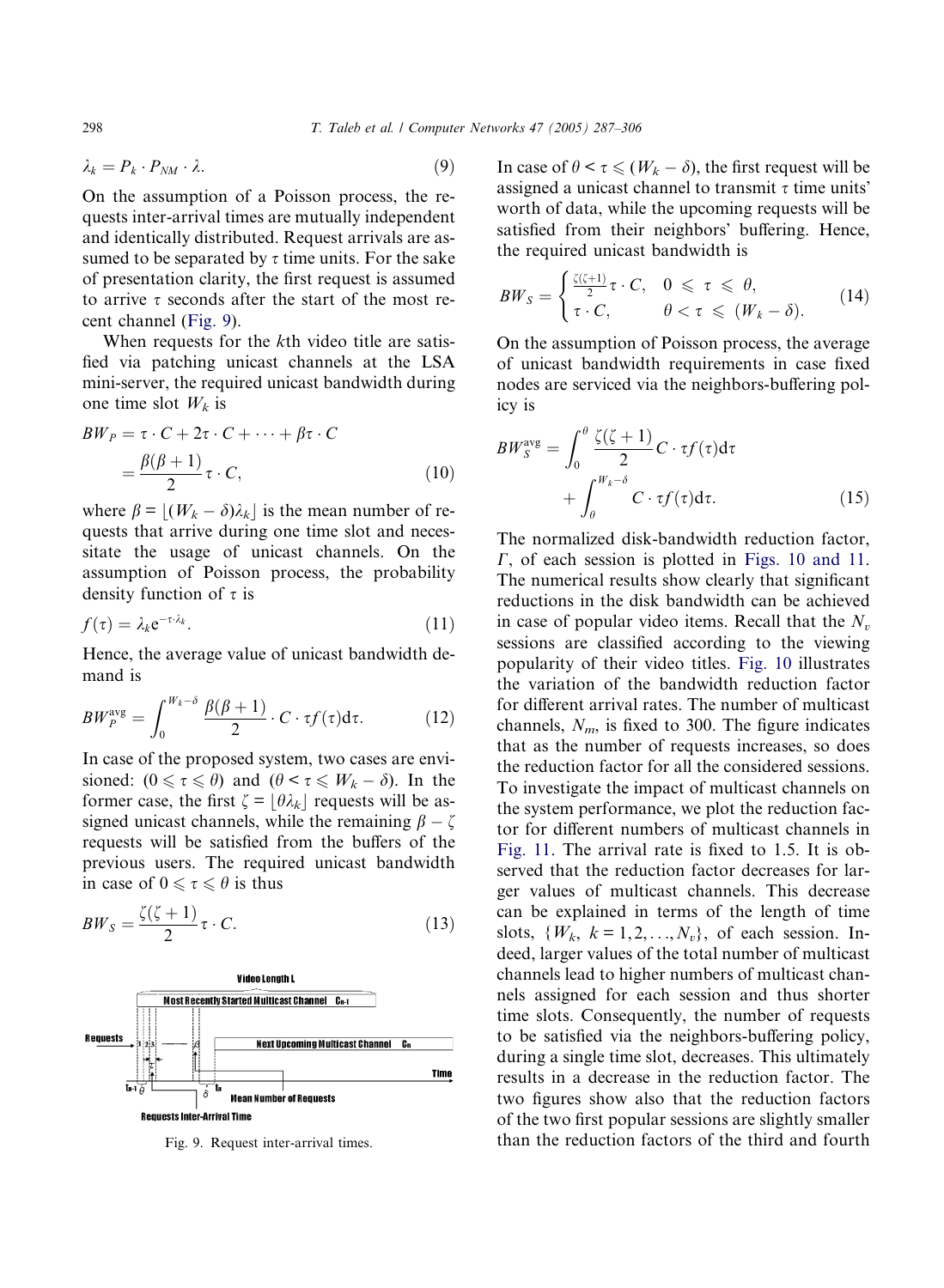<span id="page-12-0"></span>

Fig. 10. Reduction factor  $(\Gamma)$  vs. session index: multicast channels number  $N_m = 300$ .

sessions. This performance is mainly due to the neighbors-buffering admission thresholds,  $\delta$  and  $\theta$ . In fact, requests to be satisfied via neighborsbuffering policy are those that come during the time interval [ $\theta$ :  $W_k - \delta$ ]. In case of the two first popular sessions, this time interval is significantly short and requests to be satisfied via neighbors buffering is accordingly small. This results in a relatively smaller values of reduction factor in comparison with the other consecutive popular sessions, as is indicated in the figure.

# 7.2. Numerical results: gain in LSA mini-servers capacity

As has been explained earlier, the service times of requests arriving at the LSA mini-server depend on their arrival time  $t_r$  and the start time  $t_{n-1}$  of the most recently started multicast channel  $C_{n-1}$ . Since  $0 \leq t_r - t_{n-1} \leq W_k - \delta$ , the service times for requests entering the unicast channel queue can be assumed uniformly distributed over the time interval [0:  $W_k - \delta$ ]. The  $N_u$  unicast channels can be thus modeled as a  $M/M/N/N + n$  queue [\[43\]](#page-18-0), where N is the queue capacity  $(N = N_u)$ . No queuing is assumed in the analysis  $(n = 0)$ , for the simple reason that queuing may cause longer service response delays in case of high arrival rates, which may ultimately effect the short-latency nature of VoD service [\[12\]](#page-17-0). We compute numerical results from the  $M/M/n/n + N$  queuing model to evaluate



Fig. 11. Reduction factor  $(\Gamma)$  vs. session index: arrival rate  $\lambda = 1.5.$ 

the capacity of the LSA mini-servers in the proposed architecture in terms of blocking probability.

To better estimate the system performance under heavier loads, the arrival rate is fixed to 2.0. Fig. 12 illustrates the blocking probability for different number of unicast channels. The figure indicates that the blocking probability decreases as more unicast channels are available at the miniserver. In case of satisfying users requests only via patching unicasts, the blocking probability is always in the vicinity of one and the system capacity is accordingly limited for all the considered unicast channels numbers. In case of the proposed



Fig. 12. Blocking probability vs. unicast channels number  $N_u$ (arrival rate  $\lambda = 2.0$ ).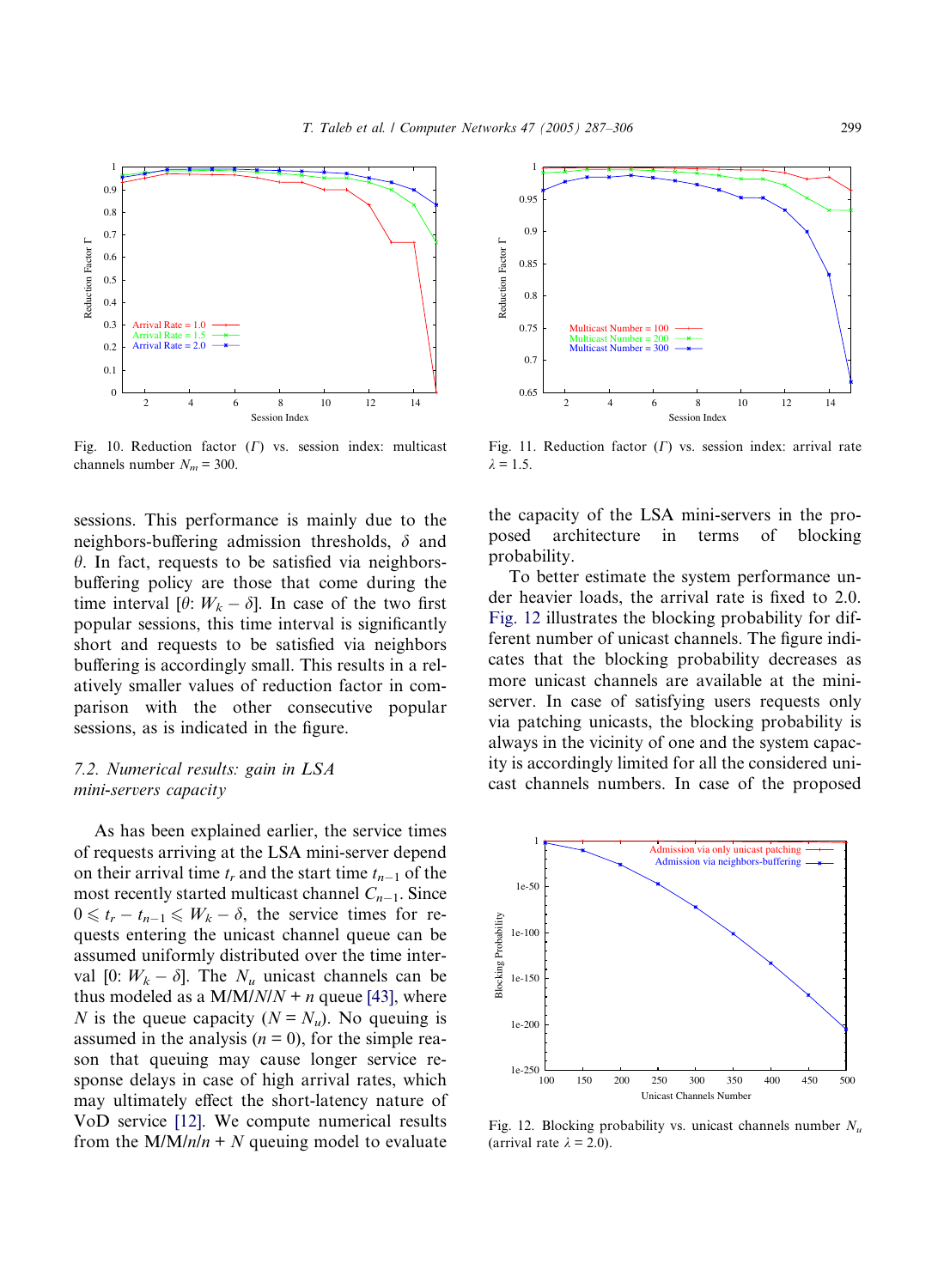system, the blocking probability maintains always small values. Admittedly, when only a small number of unicast channels are available at the miniserver, the system capacity is limited. However, in case of large numbers of unicast channels, the proposed system experiences significantly low values of blocking probabilities and has thus the potential of satisfying a significant number of users.

# 7.3. Numerical results: control traffic for gathering users' status

The importance of the proposed system in terms of reducing the server bandwidth requirement and increasing the system capacity has been verified by numerical results. The price that the system pays for these advantages is the generated control traffic. This concern can be, however, addressed by carefully choosing an appropriate number of multicast channels at the MSA server and the user density at LSA areas.

In admission via neighbors-buffering policy, when the *i*th new user desires to join a particular session group, the user firstly issues a request packet to the service manager. In response, the service manager sends a control packet to the user including information on the session's multicast address and its size. The user will then multicast a single session packet to all the members of the session. In response, each member sends back a reply packet giving rise to  $(i - 1)$  reply packets. In the end, the user reports the one-way distance information to the service manager via a report packet. The total number of control packets generated upon the arrival of the ith new request is thus

$$
CP_i = i + 3. \tag{16}
$$

On the assumption of Poisson process, the total number of control packets generated for joining the session of the kth video title during one time slot  $W_k$  is

$$
CP = \sum_{j=1}^{\alpha} CP_j = \frac{\alpha(\alpha+7)}{2},
$$
 (17)

where  $\alpha = |(W_k - \delta - \theta)\lambda_k|$  is the mean number of requests that arrive during one time slot. Using the probability density function of  $\tau$ , the average rate of control packets generated for each session is

$$
R_{CP}^{\text{avg}} = \frac{1}{(W_k - \delta - \theta)} \int_{\theta}^{W_k - \delta} \frac{\alpha(\alpha + 7)}{2} \cdot \lambda_k e^{-\tau \lambda_k} d\tau.
$$
 (18)

First is an investigation of the impact of the arrival rate on the average rate of control packets. [Fig. 13](#page-14-0) plots the average rate of control packets of the  $N_v$ sessions for different arrival rates. The number of multicast channels is fixed to 300. The figure demonstrates an obvious observation: higher arrival rates generate higher amounts of control packet traffic. To investigate the impact of multicast channels on the generated traffic, the average rate of control packets is plotted for different number of multicast channels in [Fig. 14](#page-14-0). Considering the case of heavy loads, the arrival rate is fixed to 2.0. The figure shows that allocating too few multicast channels leads to larger values of time slots and consequently larger amounts of control traffic. Whereas, allocating too many multicast channels reduces significantly the generated control traffic. Increasing the number of multicast channels would, on the other hand, trade off the obtained gain in terms of server bandwidth reduction, as is discussed earlier. Interestingly, the two figures indicate that the generated traffic increases according to the session popularity till it reaches its peak at the fifth session. It, henceforth, starts decreasing. Similar to the reduction factor, the reason behind this result can be explained in terms of the two admission thresholds,  $\delta$  and  $\theta$ . For highly popular video titles, the time interval  $[\theta: W_k - \delta]$  is significantly short and the control packet traffic generated during this period of time is consequently small. For less popular items, requests arrival rate  $(\lambda_k)$  is small and the generated traffic rate is thus minimal.

On the other hand, in the proposed system, the service manager attempts always to satisfy a new user by establishing an inter-connection between the user and the nearest *neighbor* to transmit one portion of the video data while the rest is delivered to the user through a multicast channel directly from the satellite system. If a large number of requests are satisfied in a similar way, then reduction in the backbone LSA bandwidth requirement can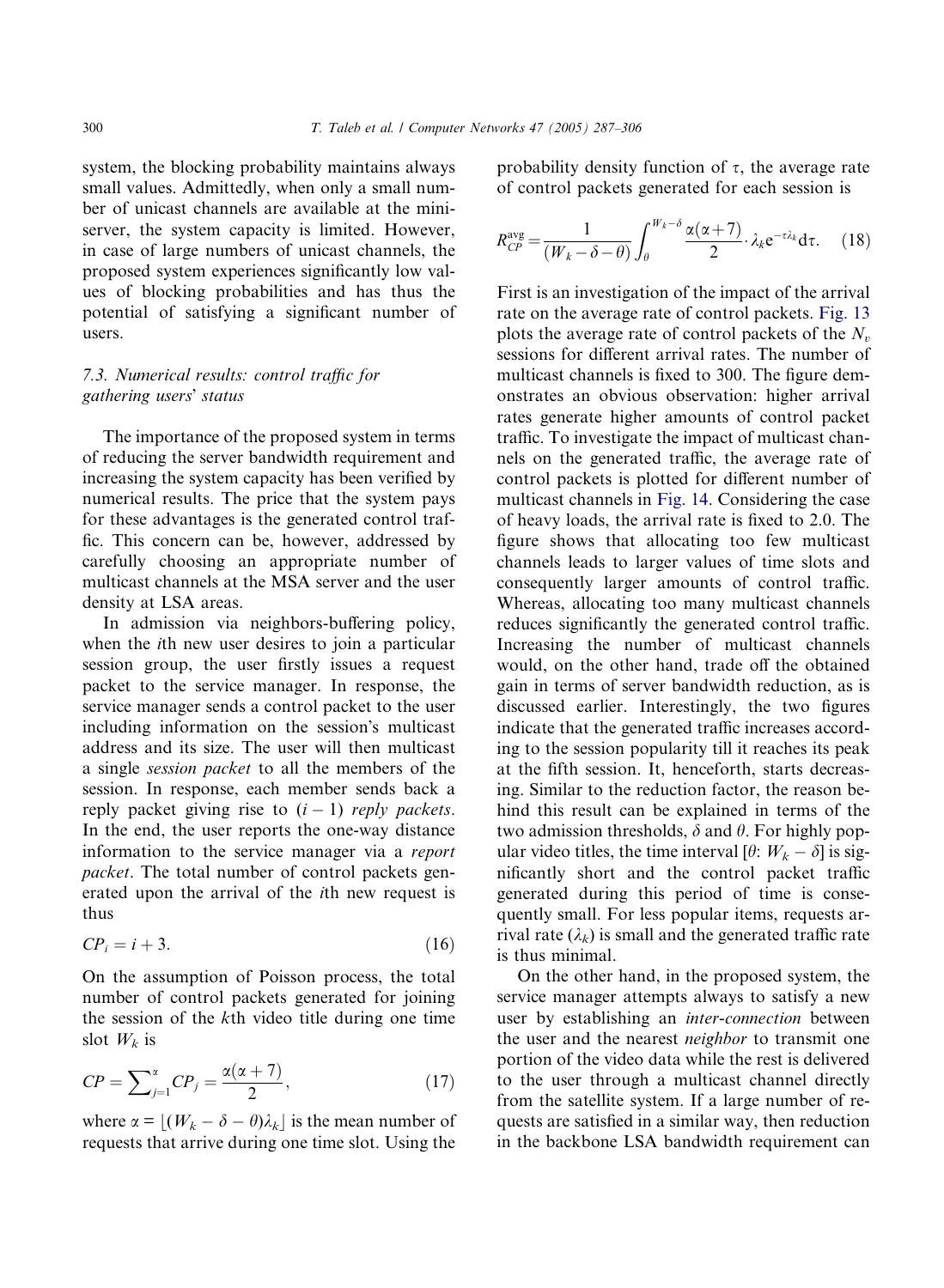<span id="page-14-0"></span>

Fig. 13. Control traffic rate vs. session index: Multicast channels number  $N_m = 300$ .

be significant. Note that this reduction in the bandwidth requirement yields reduction in the video traffic, which is inherently bursty over both short and long time scales, and usually consumes a large amount of transmission bandwidth even after compression. This reduction yields also an alleviation of the congestion in both the network and the bottleneck due to the local video server. Reasoning so, the generated control traffic becomes a small cost paid to achieve these advantages.

# 7.4. Efficiency of the proposed system in handling handoffs

The remainder of this section concerns mobile nodes and verifies how the proposed system is efficient in smoothly handling handoffs. The performance evaluation relies on computer simulation, using Network Simulator (NS) [\[44\].](#page-18-0) Therefore, particular attention is paid to the design of an accurate and realistic simulation setup, which is described below, justifying the choices made along the way.

For the sake of simplicity, each LSA network is modeled as a single cellular network of a fixed size, and a MSA network is assumed as the set of these cellular networks. The coverage radius of each LSA is set to 10 miles. The link delay between the mini-servers of two adjacent LSAs is set to 30 ms. This experiment considers the case of a



Fig. 14. Control traffic rate vs. session index: Arrival rate  $\lambda = 2.0.$ 

video title multicasted over a number of staggered multicast channels offset by a time slot worth  $W = 10$  min. The conducted simulations consist of N mobile nodes roaming within a particular LSA. All the N mobile nodes are assumed to issue requests to join the session within a single time slot. The requests inter-arrival time is assumed to follow an exponential distribution with an average of 500 ms. The initial location of mobile nodes upon issuing a request is chosen randomly within the LSA area. The N mobile nodes are assumed to perform handoff between two adjacent LSAs at different times. The moving speed of mobile nodes is, thus, deliberately derived from a uniform distribution. In NS implementation, the minimum and maximum values of the distribution are set to a slow node moving speed, 5 mph, and a high node moving speed, 70 mph, respectively  $(max_$  = 70 mph,  $min_{-}$  = 5 mph). Without loss of generality, it is assumed that handoffs occur between two neighboring LSAs (Inter-LSA handoffs) since it is the most common case.

The video traffic is generated by sending 4 UDP packets every 33 ms. The size of video packets is fixed to 1024 bytes. Bandwidth of unicast channels at all LSAs are assumed to be identical. At each LSA mini-server, the number of unicast channels is assumed to be largely sufficient to satisfy requests from all mobile nodes. On every handoff of a mobile host, statistics such as handoff occurrence time,  $T<sub>h</sub>$ , and reception time of the first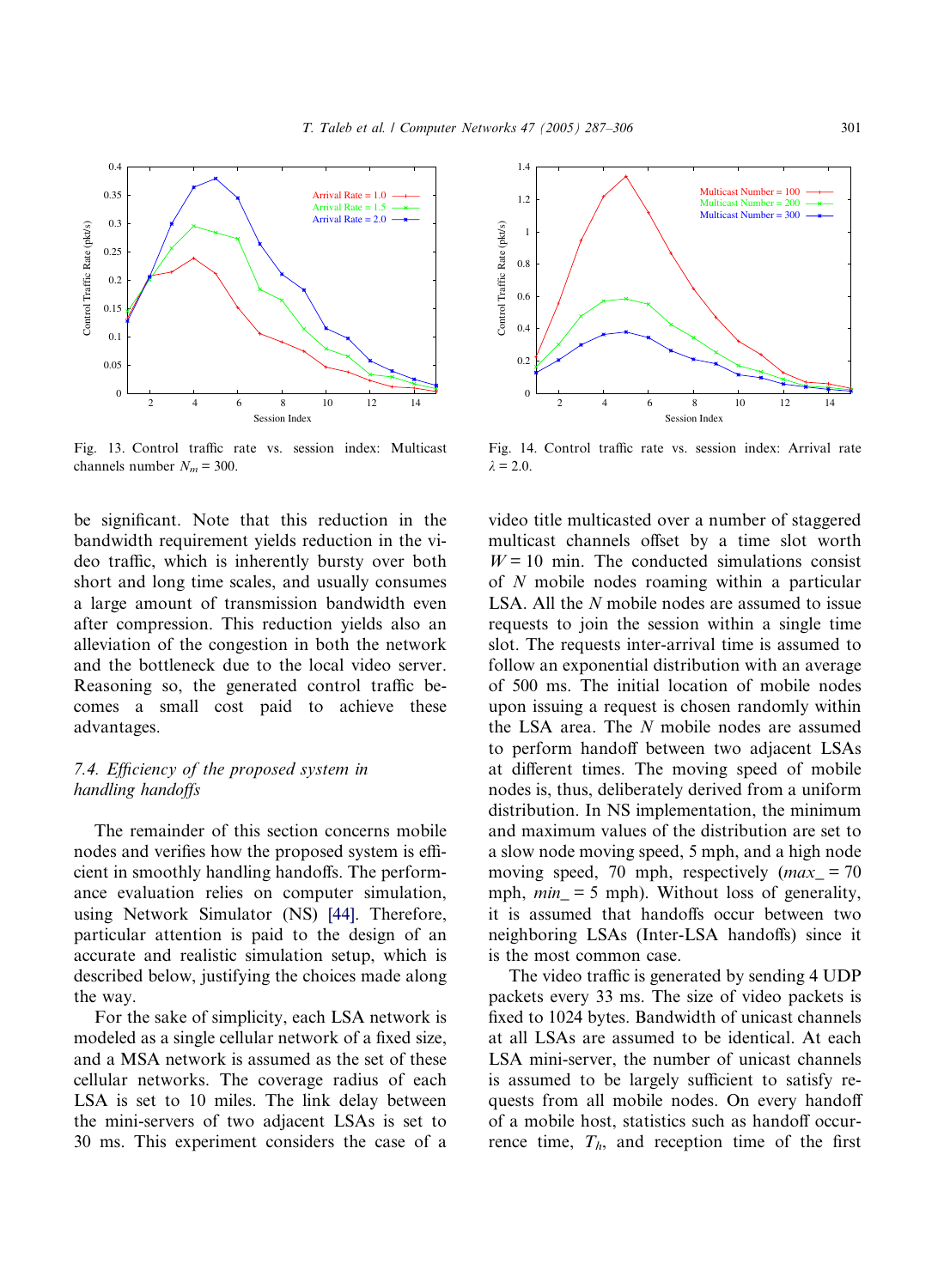Table 1 Simulation parameters

| Factor                    | Simulation parameters<br>and range of values |
|---------------------------|----------------------------------------------|
| LSA coverage radius       | 10 miles                                     |
| Delay between LSA servers | $30 \text{ ms}$                              |
| Slot time                 | $10 \text{ min}$                             |
| Mobile speed              | $5-70$ mph                                   |
| Mobile nodes              | $50 - 750$                                   |
| Video traffic             | 4 UDP pkts/33 ms                             |
| Packet size               | 1024 bytes                                   |

packet from the new LSA mini-server,  $T_r$ , are collected. In the simulation, the handoff occurrence time is the time when the mobile node switches its CoA registration when it passes the middle line of the overlapping area between two adjacent LSAs. All results are an average of seven simulation runs. Table 1 shows a complete list of the simulation parameters and the range of values studied.

A handoff is considered to be successfully handled if the time elapsed since the handoff occurrence time till the time when the mobile host starts receiving data from the new LSA mini-server is less than the playout delay,  $\Delta$ . In other words, a handoff handling operation is considered a success, if

$$
T_r - T_h \leqslant \varDelta. \tag{19}
$$

Note that the time  $(T_r - T_h)$  includes the network delay, waiting time due to prefetch buffering, location update time, and time required by a mobile host to recover from a packet loss in case of loss occurrence. To minimize the effects of packet drops on the system performance, numerous experiments conducted in [\[39,38\]](#page-18-0) have recommended the setting of the playout delay to values larger than 100 ms. To demonstrate the efficiency of the system in smoothening handoffs, the following parameter is defined

$$
\Phi = \frac{N_s}{N_h} \cdot 100,\tag{20}
$$

where  $N_h$  and  $N_s$  denote the total number of mobile nodes that performed handoff during the time slot  $W$  and the number of successful handoff handling operations, respectively.

As is explained earlier, upon an Inter-LSA handoff occurrence, the old LSA service manager acknowledges the new service manager in the neighboring LSA, of the range of frames the mobile node may need. The prediction of this range of necessary frames may be inaccurate and results in the transmission of duplicate packets. Fig. 15 depicts a simple example of duplicate packets occurrence (e.g., packets  $C \& D$ ). To evaluate the system efficiency in terms of the number of duplicate packets, we define the transmission efficiency of the system,  $\Psi$ , as the ratio of the number of no redundant packets to the total number of transmitted packets averaged over the number of handoffs,  $N_h$ . For each mobile node k,  $\{k = 1,$  $2, \ldots, N_h$ , let  $N_{total}^k$  and  $N_{dupiter}^k$  denote the total number of packets received by the mobile node  $k$ and the total number of duplicate packets computed over the time interval  $[T_h: T_h+200 \text{ ms}]$ , respectively. The system efficiency,  $\Psi$ , is expressed as

$$
\Psi = \frac{1}{N_h} \cdot \sum_{k=1}^{N_h} \left( 1 - \frac{N_{\text{duplicate}}^k}{N_{\text{total}}^k} \right) \cdot 100. \tag{21}
$$

The percentage of successes,  $\Phi$ , is plotted as a function of the total number of mobile nodes N in [Fig. 16.](#page-16-0) The figure indicates that higher values of the playout delay absorb all transient effects during handoff and are able to smoothen further the handoff handling operation. A playout delay



Fig. 15. A scenario of duplicate packets occurrence.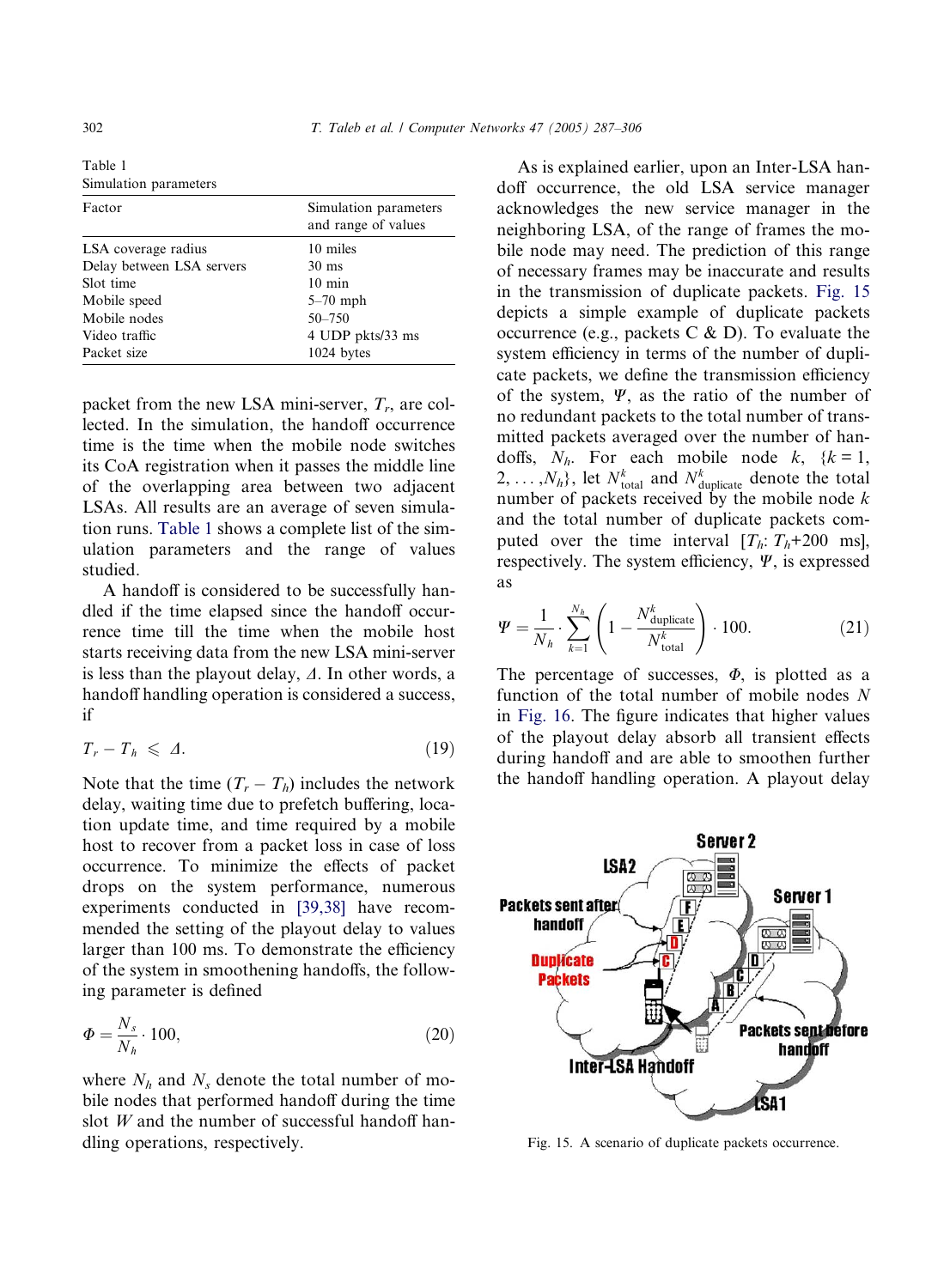<span id="page-16-0"></span>

Fig. 16. Handoff smoothening efficiency  $\Phi$  vs. mobile nodes count.

of few seconds is seen sufficiently reasonable and tolerable because of the relatively long video length. Fig. 17 plots the transmission efficiency vs. the total number of mobile nodes. For all conducted simulations, the figure demonstrates the efficiency of the system in avoiding duplicate packets as the transmission efficiency,  $\Psi$ , remains always in the vicinity of 100%. The transmission efficiency and number of successes results show a little resemblance and inspire thus a certain correlation between the two measures. Indeed, small values of  $\Phi$  mean that a certain number of mobile nodes had to wait for a longer period of time untill transmission becomes available from the new server. This longer wait-time may be due to delay in reporting handoff, recovery from packet losses, or queuing. During this period of time, the old server keeps on sending packets that the new server may be requested to transmit again. This would lead to higher number of duplicate packets and would be consequently translated into small values of transmission efficiency,  $\Psi$ .

# 8. Conclusion

In this paper, we have proposed an architecture based on a combination of Quasi-GSO satellite systems and existing terrestrial networks for building a very large-scale and efficient VoD system. A



Fig. 17. Transmission efficiency  $\Psi$  vs. mobile nodes count.

hierarchical distributed architecture has been considered. The coverage area of a Quasi-GSO satellite system is divided into a number of Metropolitan Service Areas, each comprising a single metropolitan VoD server. Popular video titles are stored at the MSA server and repeatedly transmitted on staggered multicast channels. In turn, each MSA is subdivided into a number of Local Service Areas according to geographical proximity and user density. To enable the delivery of digital media to a wide audience and to enhance the consumer experience, the LSA clusters can be thought of as IP transport networks as well. Each LSA contains a service manager and a mini-server. Only initial portions of video items are replicated at LSA mini-servers.

Three types of end-users have been considered, namely individual users in remote areas outside the reach of terrestrial networks, fixed nodes within terrestrial networks, and mobile nodes. For VoD services delivery, a set of request-admission techniques has been introduced for each end-user type. For individual users in remote areas beyond the reach of terrestrial networks, requests are simply satisfied via the Multicast Policy. In case of fixed nodes within the reach of terrestrial networks, if a request comes in between staggered start times of two adjacent multicast channels, the user joins the most recently started multicast session and then requests the missing part from a nearby neighbor instead of getting it from a patching unicast channel at the LSA mini server. This type of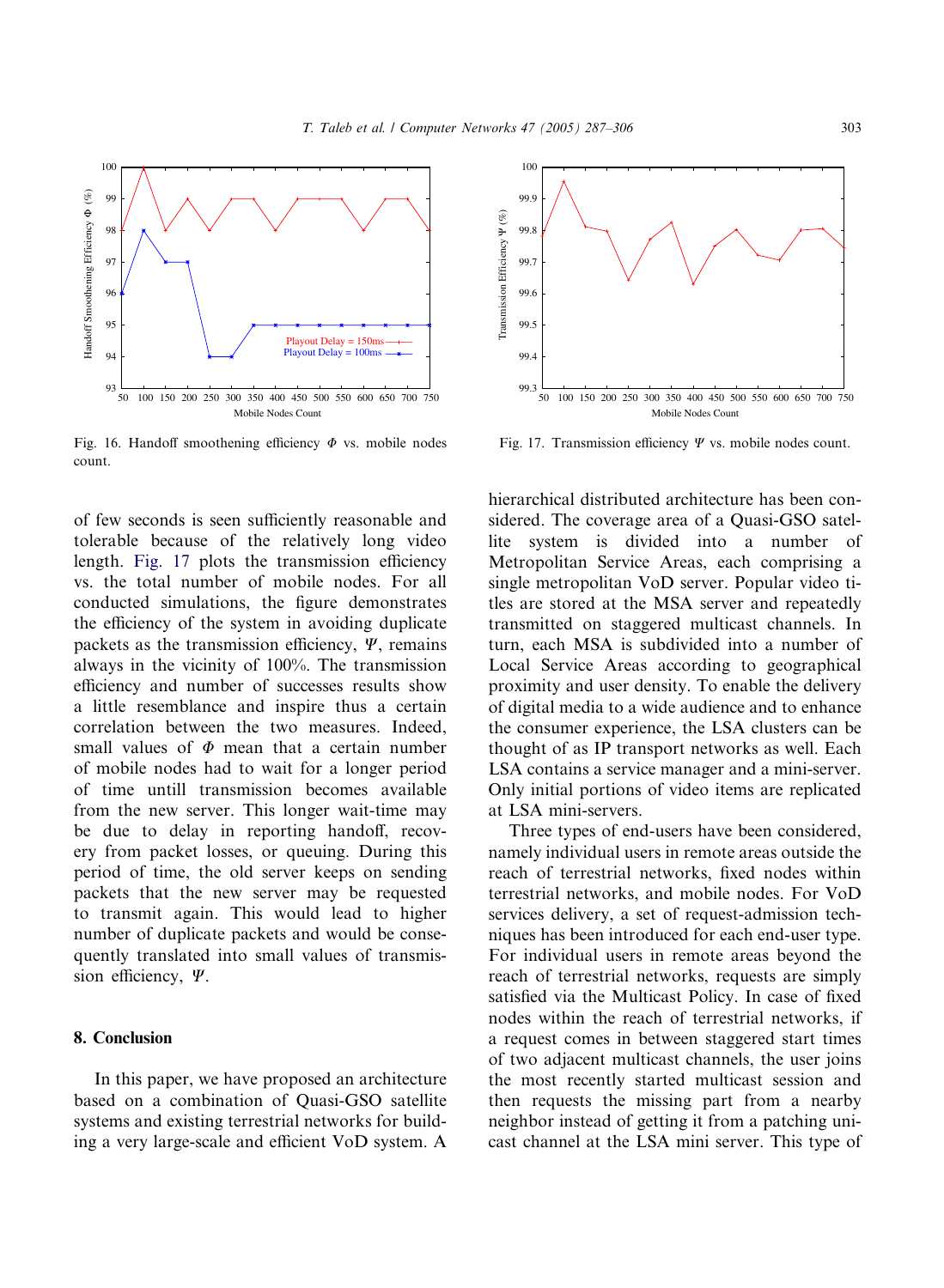<span id="page-17-0"></span>user must have enough buffer space to buffer data between staggered transmissions. The impact of this policy is to reduce the effective request arrival rate to the LSA mini-server. Savings in unicast channels at the LSA mini-server are exploited to satisfy requests coming from mobile nodes. In case of mobile nodes, to allow users to receive their VoD applications with a higher degree of mobility, handoff related issues are discussed and a simple scheme is proposed to guarantee a smooth streaming of video data when mobile users perform handoffs.

The importance of the proposed architecture is verified by numerical results. In case of requests coming from fixed nodes within the reach of terrestrial networks, analytical results elucidate the good performance of the architecture in terms of increasing the system scalability and reducing the disk-bandwidth requirements. Conducted simulations indicate also how efficient the proposed system is in handling handoffs. Overhead of the proposed system in terms of the generated control traffic is also evaluated. It is concluded that this cost can be addressed by carefully sizing LSA areas and choosing an appropriate number of multicast channels at the MSA server. The cost can also be justified as a reduction in the backbone LSA network load and resource savings increase dramatically at higher arrival rates.

It should be emphasized that there are several implementation issues that must be resolved when applying the proposed system in practice. For instance, it is assumed that fixed nodes within the reach of terrestrial networks have sufficient bandwidth resources to stream video data among themselves. This assumption is not valid for current networks where upstream bandwidth is limited (cable modem or ADSL subscribers). We, however, believe that with the rapidly on-going advances in bandwidth and transmission technologies, this limitation will be overcome in the near future. In addition to investigating the possibility of using the proposed system in delivering media of short durations (e.g., video clips) to mobile nodes, the authors are currently working on a prototype of the proposed architecture and its implementation in practice.

#### References

- [1] P. Chitre, F. Yegenoglu, Next-generation satellite networks: architectures and implementations, IEEE Commun. Mag. 37 (3) (1999) 30–36.
- [2] F. Carducci, G. Losquadro, The EuroSkyWay worldwide system providing broadband service to fixed and mobile end-users, Int. J. Satell. Commun. 17 (1999) 143–154.
- [3] M. Holzbock, Y.F. Hu, A. Jahn, M. Werner, Evolution of aeronautical communications for personal and multimedia services, IEEE Commun. Mag. 41 (7) (2003) 36–43.
- [4] T. Le-Ngoc, V. Leung, P. Takats, P. Garland, Interactive multimedia satellite access communications, IEEE Commun. Mag. 41 (7) (2003) 78–85.
- [5] I. Minei, R. Cohen, High-speed internet access through unidirectional geostationary satellite channels, IEEE J. Select. Areas Commun. 17 (2) (1999) 345–359.
- [6] H.D. Clausen, H. Linder, B. Collini-Nocker, Internet over direct broadcast satellites, IEEE Commun. Mag. 37 (6) (1999) 146–151.
- [7] S. Yoshida, H. Kimura, Y. Inoue, T. Masamura N. Yamauchi, Interactive multimedia communication systems for next-generation education using asymmetrical satellite and terrestrial networks, IEEE Commun. Mag. 37 (3) (1999) 102–106.
- [8] F.J. Ruiz, A. Fernandez, C. Miguel, L. Vidaller, A. Martinez, J.A. Carral, Multimedia systems based on satellite technology, Computer Networks ISDN Syst. 30 (16–18) (1998) 1.
- [9] S. Dogan, A.H. Sadka, A.M. Kondoz, Video transmission over mobile satellite systems, Int. J. Satell. Commun. 18 (2000) 185–205.
- [10] A. Jamalipour, The Wireless Mobile Internet: Architectures, Protocols and Services, Wiley, New York, 2003.
- [11] M. Tanaka, K. Kimura, S. Kawase, H. Wakana, Applications of the Figure-8 satellite system, Space Commun. 16 (2000) 215–226.
- [12] V.O.K. Li, Performance model of interactive video-ondemand systems, IEEE J. Select. Areas Commun. 14 (6) (1996) 1.
- [13] C.C. Aggarwal, J.L. Wolf, The maximum factor queue length batching scheme for video-on-demand systems, IEEE Trans. Comput. 50 (2) (2001) 1.
- [14] C.C. Aggarwal, J.L.Wolf, P.S. Yu, On optimal batching policies for video-on-demand storage servers, in: Proc. Int. Conf. Multimedia Systems, June 1996, pp. 253–258.
- [15] S. Sheu, K.A. Hua, Virtual batching: a new scheduling technique for video-on-demand servers, in: Proc. 5th Int. Conf. Database Systems for Advanced Applications, Melbourne, Australia, April 1997, pp. 481–490.
- [16] S. Sheu, K.A. Hua, W. Tavanapong, Chaining: a generalized batching technique for video-on-demand systems, in: Proc. Multimedia Computing and Systems, Ottawa, ON, Canada, 3–6 June 1997, pp. 110–117.
- [17] L.S. Juhn, L.M. Tseng, Harmonic broadcasting for videoon-demand service, IEEE Trans. Broadcasting 43 (3) (1997) 268–271.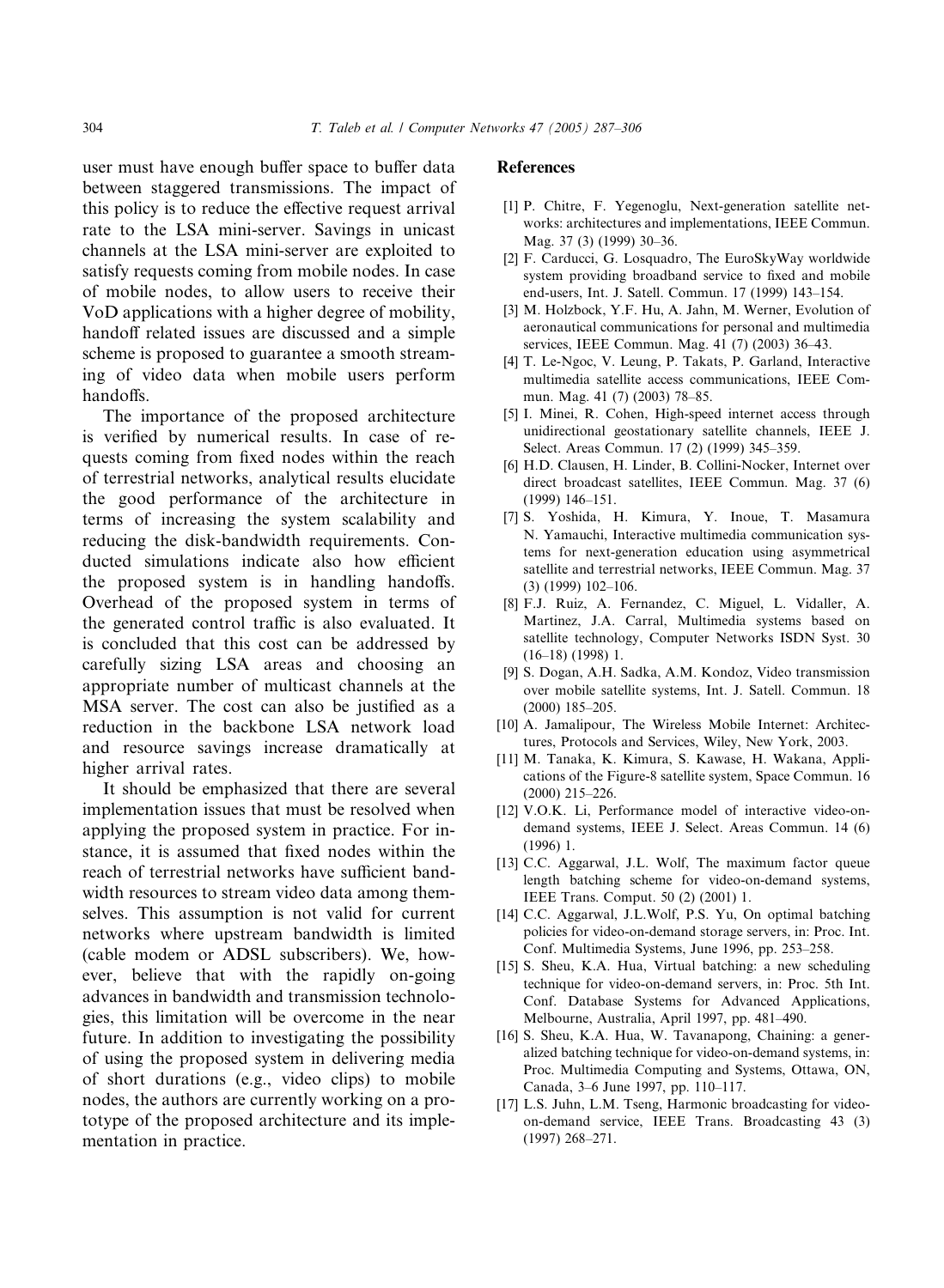- <span id="page-18-0"></span>[18] Y. Birk, R. Mondri, Tailored transmissions for efficient near-video-on-demand service, in: Proc. IEEE Int. Conf. Multimedia Media Computing and Systems, Florence, Italy, June 1999.
- [19] S. Viswanathan, T. Imielinski, Metropolitan area videoon-demand service using pyramid broadcasting, ACM Multimedia Syst. 4 (4) (1996) 197–208.
- [20] K. Hua, Y. Cai, Patching: a multicast technique for true video-on-demand services, in: Proc. ACM Multimedia, September 1998.
- [21] Y. Cai, K. Hua, K. Vu, Optimizing patching performance, in: Proc. SPIE/ACM Conf. Multimedia Computing and Networking, San Jose, CA, January 1999, pp. 204– 215.
- [22] S.W. Lau, J.C.S. Lui, L. Golubchik, Merging video streams in a multimedia storage server: complexity and heuristics, Multimedia Syst. 6 (1) (1998) 29–42.
- [23] L. Golubchik, J.C.S. Lui, R.R. Muntz, Adaptive piggybacking: a novel technique for data sharing in videoon-demand storage servers, ACM Multimedia Syst. 4 (30) (1996) 14–55.
- [24] J.Y.B. Lee, UVoD: an unified architecture for videoon-demand services, IEEE Commun. Lett. 3 (9) (1999) 277–279.
- [25] J.Y.B. Lee, On a unified architecture for video-on-demand services, IEEE Trans. Multimedia 4 (1) (2002) 38–47.
- [26] J.Y.B. Lee, C.H. Lee, Design, performance analysis, and implementation of a super-scalar video-on-demand system, IEEE Trans. Circ. Syst. Video Technol. 12 (11) (2002) 1.
- [27] T. Taleb, N. Kato, Y. Nemoto, Neighbors-buffering based video-on-demand architecture, Signal Processing: Image Commun. 18 (7) (2003) 515–526.
- [28] T. Taleb, N. Kato, Y. Nemoto, A neighbors-buffering based technique to provide scalable distance learning service in a multicast environment, in: Proc. of the 4th Int. Conf. Information Technology Based Higher Education and Training, July 2003.
- [29] T. Little, D. Venkatesh, Prospects for interactive videoon-demand, IEEE Multimedia 1 (3) (1994) 14–25.
- [30] C. Griwodz, M. Bar, L.C. Wolf, Long-term movie popularity models in video-on-demand systems, in: Proc. 1997 ACM SIGMM, Seattle, WA, November 1997, pp. 349– 357.
- [31] J.Y.B. Lee, Optimizing channel allocation in a unified video-on-demand system, IEEE Trans. Circ. Syst. Video Technol. 12 (10) (2002) 921–933.
- [32] K.C. Almeroth, M.H. Ammar, The use of multicast delivery to provide a scalable and interactive videoon-demand service, IEEE J. Select. Areas Commun. 14 (6) (1996) 1.
- [33] W. Liao, V.O.K. Li, The split and merge protocol for interactive video-on-demand, IEEE Multimedia 4 (4) (1997) 51–62.
- [34] C.K. Miller, Multicast Networking and Application, Addison-Wesley, Reading, MA, 1999.
- [35] D.L. Mills, Network Time Protocol (version 3), RFC 1305, March 1992.
- [36] A.T. Campbell, J. Comez, S. Kim, Turanyi, C.Y. Wan, A. Valko, Comparison of IP micro-mobility protocols, IEEE Wireless Commun. 9 (1) (2002) 72–82.
- [37] R. Koodli, Fast Handovers for Mobile IPv6 (Work in Progress), Internet Draft, Internet Engineering Task Force, 2002.
- [38] R. Ramjee, K. Varadhan, L. Salgarelli, S. Thuel, S.Y. Wang, T. La Porta, HAWAII: a domain-based approach for supporting mobility in wide-area wireless networks, IEEE/ACM Trans. Networking 10 (3) (2002) 396–410.
- [39] Y. Pan, M. Lee, J.B. Kim, T. Suda, An end-to-end multipath smooth handoff scheme for stream media, in: Proc. of the 1st ACM Int. Workshop on Wireless Mobile Applications and Services on WLAN Hotspots, San Diego, CA, USA, 2003, pp. 64–74.
- [40] A. Helmy, A multicast-based protocol for IP mobility support, in: ACM SIGCOMM 2nd Int. Workshop on Networked Group Communication, November 2000.
- [41] A.T. Campbell, J. Gomez, S. Kim, Z. Turanyi, C.Y. Wan, A. Valko, Design, implementation and evaluation of cellular IP, IEEE Personal Commun. 7 (4) (2000) 42–49.
- [42] R. Vadali, J. Li, Y. Wu, G. Cao, Agent-based route optimization for mobile IP, in: Proc. of IEEE VTC, October 2001.
- [43] G. Bolch, Queueing Networks and Markov Chains, Wiley-Interscience, New York, 1998.
- [44] UCB/LBNL/VINT, Network Simulator---ns (version 2). Available from <[http://www.isi.edu/nsnam/ns/>](http://www.isi.edu/nsnam/ns/).



Tarik Taleb is currently a Ph.D candidate at the Graduate School of Information Sciences, Tohoku Uni-versity. He received his B.E. and M.E. degrees in computer science from Tohoku University in 2001 and 2003, respectively. His research interests lie in the field of wireless networking, especially in the performance of TCP over broadband satellite networks and satellite network security. His recent work has focused on multimedia transmission in multicast environ-

ments and reliable multicast protocols.



Nei Kato received his M.S. and Ph.D. degrees from the Graduate School of Information Sciences, Tohoku University in 1988 and 1991, respectively. He joined the Computer Center, Tohoku University in 1991 and now he is a professor at the Graduate School of Information Sciences, Tohoku University. He has been engaged in research on computer networking,<br>wireless mobile communications. wireless mobile communications, image processing and neural networks. He is a member of IEEE and the

Information Processing Society of Japan.